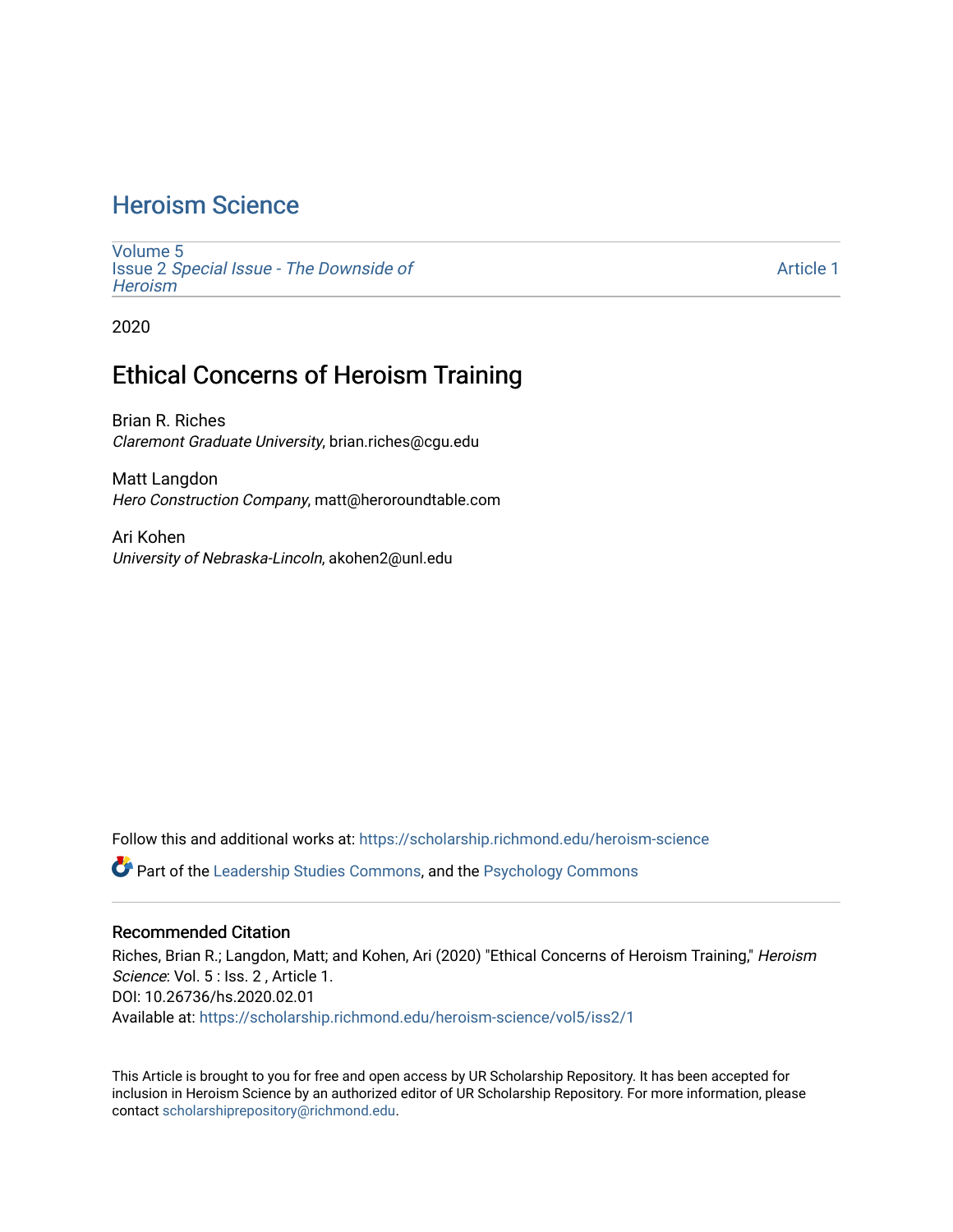**Heroism Science: An Interdisciplinary Journal** (ISSN 2573- 7120) https://scholarship.richmond.edu/heroism-science/

**Vol. 5 No. 2 (2020) pp. 1-25**

# Ethical Concerns of Heroism Training



#### *BRIAN R. RICHES<sup>1</sup>*

*Claremont Graduate University brian.riches@cgu.edu*

#### *MATT LANGDON*

*Hero Construction Company*

#### *ARI KOHEN*

*University of Nebraska-Lincoln*

*Send correspondence to Brian R. Riches, Division of Behavioral and Organizational Sciences, Claremont Graduate University, ACB 124, 150 E. 10th Street, Claremont, CA 91711, USA. Email: [brian.riches@cgu.edu](mailto:brian.riches@cgu.edu)*

**KEYWORDS:** *heroism training, risk assessment, mortality assessment, domain-specific training, ethics with minors*

#### **Article history**

*Received: August 15, 2019*

*Received in revised form: September 20, 2019*

*Accepted: November 25, 2019*

*Available online: February 22, 2020*

<sup>&</sup>lt;sup>1</sup> Copyright 2020 Heroism Science ISSN: 2573-7120 | Licensed under the Creative Commons, Attribution-NonCommercial-NoDerivs (CC By-NC-ND)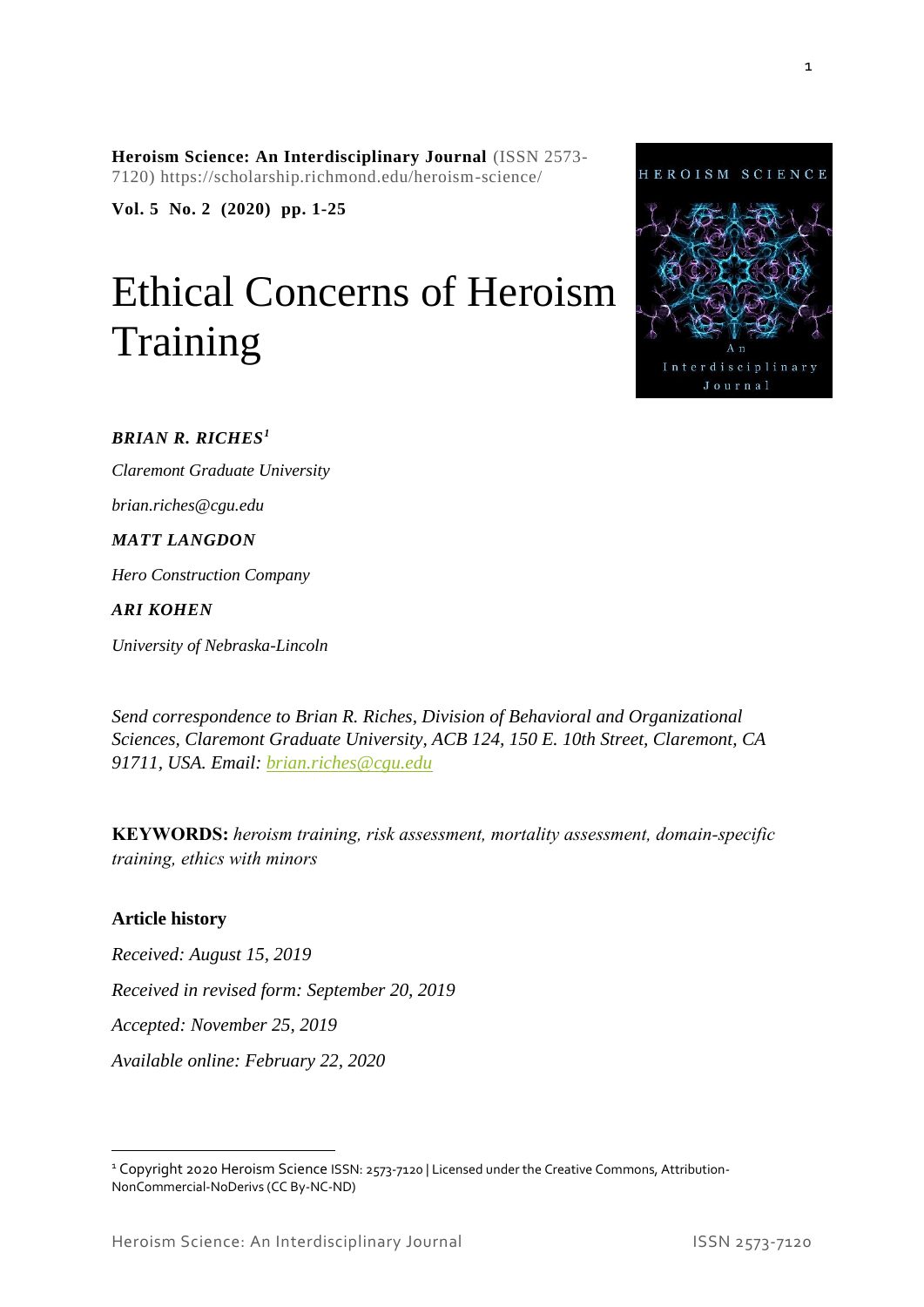**ABSTRACT**: Heroism training programs originated in the mid-2000s with the goal to "Train everyday heroes" (Heroic Imagination Project, 2017). Most participants of these programs are students between the ages of 10 and 20. Anecdotal and empirical evidence suggests that these programs may create more courageous and prosocial people (Heiner, 2018; Kohen & Sólo, 2019), however there is very little discussion in the emerging academic field of heroism science about the potential ethical concerns of training minors to be heroes (Beggan, 2019; Franco & Zimbardo, 2016; Franco et al., 2017). With the growth of heroism science scholarship, it would be wise to examine and offer best practices for the ethical training of heroism with minors.

Heroic action is inherently risky, and while training programs currently discuss mortality and risk assessment, minors have not developed the neural or cognitive capacity to assess risks as adults can. Furthermore, the content and goals of heroism training may go against schools' and parents' wishes. Heroism training programs also have the potential to make heroism seem glamorous, which could lead some participants to seek out, or create, situations requiring heroic action. The paper discusses these, and other, ethical concerns in training minors to be heroes. The paper concludes with a variety of best practice recommendations for heroism training programs working with minors including; obtaining parent consent for training, working to improve minors' risk assessment abilities, domain specific training, and involving parents and other relevant stakeholders in the heroism training process.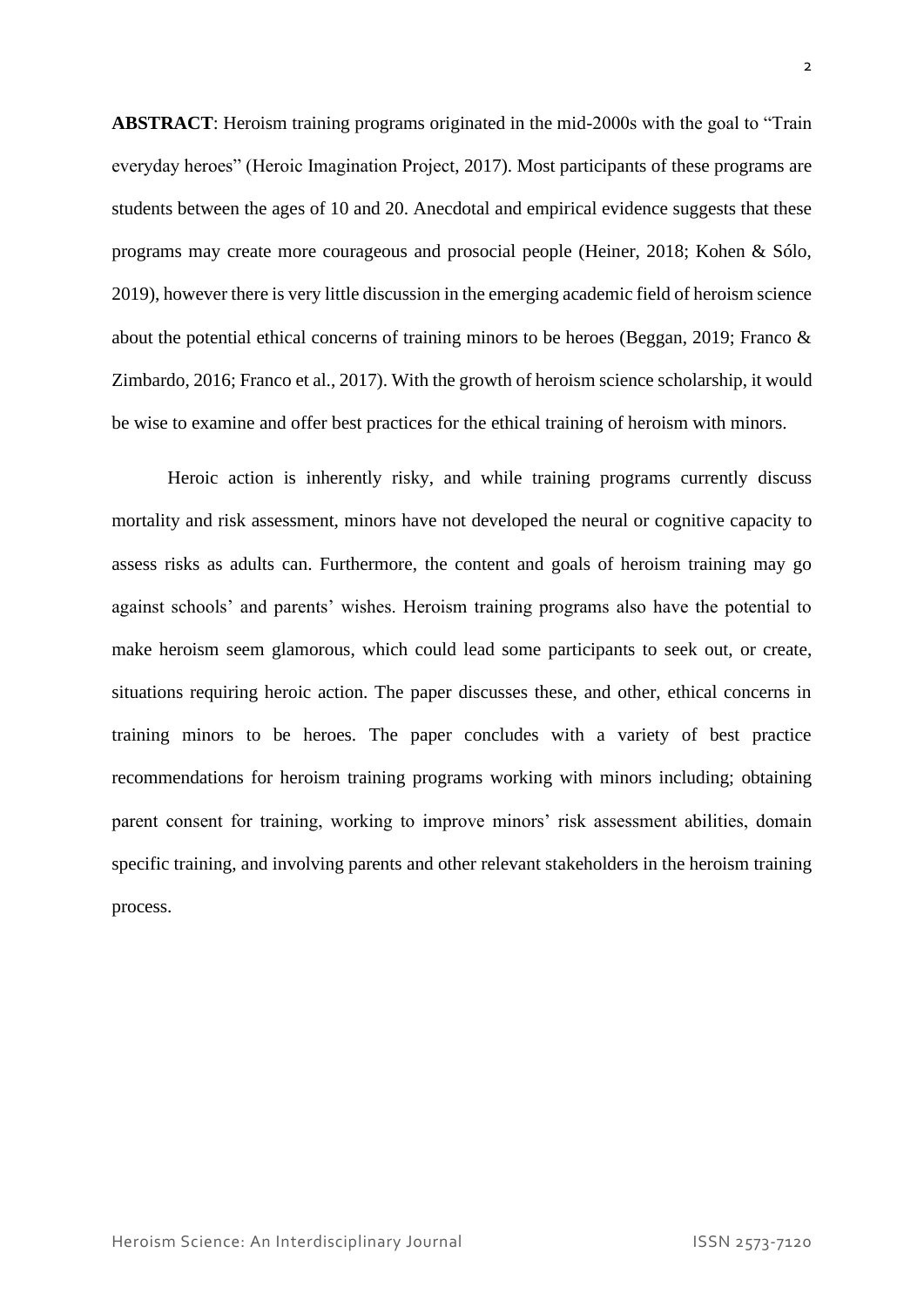### **1 INTRODUCTION**

Heroism is choosing to act in situations that present a significant risk to the actor's physical, mental, social, or economic wellbeing; additionally, this risky action must be done to benefit others rather than solely for one's own good. The two critical components of this definition are first, that heroism is risky, and second, that it is done to benefit others. At times heroism has been called altruism plus risk (Franco & Zimbardo, 2016). There is conceptual overlap between heroism and altruism, but while altruistic actions may pose very little risk to the actor the minimum standard of risk for a behavior to be considered heroism is much higher (Franco et al., 2011). Further, empirical evidence suggests that helping in a high-risk situation is qualitatively different than more general helping that might be defined as altruism (Greitemeyer, Fischer, Kastenmüller, & Frey, 2006). Heroic actions can have a dramatic positive impact on individuals rescued by heroes, or people affected by the situations heroes work to change. To encourage more of this type of behavior, heroism training programs have emerged with the goal to "train everyday heroes" (Heroic Imagination Project, 2017). Most participants of these programs are students between the ages of 10 and 20. Anecdotal and empirical evidence suggests that these programs may create more courageous and prosocial people (Heiner, 2018; Kohen & Sólo, 2019), however there is very little discussion in the emerging academic field of heroism science about the potential ethical concerns of training minors to take heroic action (Beggan, 2019; Franco & Zimbardo, 2016; Franco et al., 2017). With the growth of heroism science scholarship it would be wise to examine and offer best practices for the ethical heroism training of minors.

Heroism trainers want to create more prosocial people who are prepared to act heroically when a situation arises that requires heroic intervention. A number of organizations have been providing heroism training consistently over more than ten years. These trainings can be divided into two approaches: indirect and direct. The indirect approach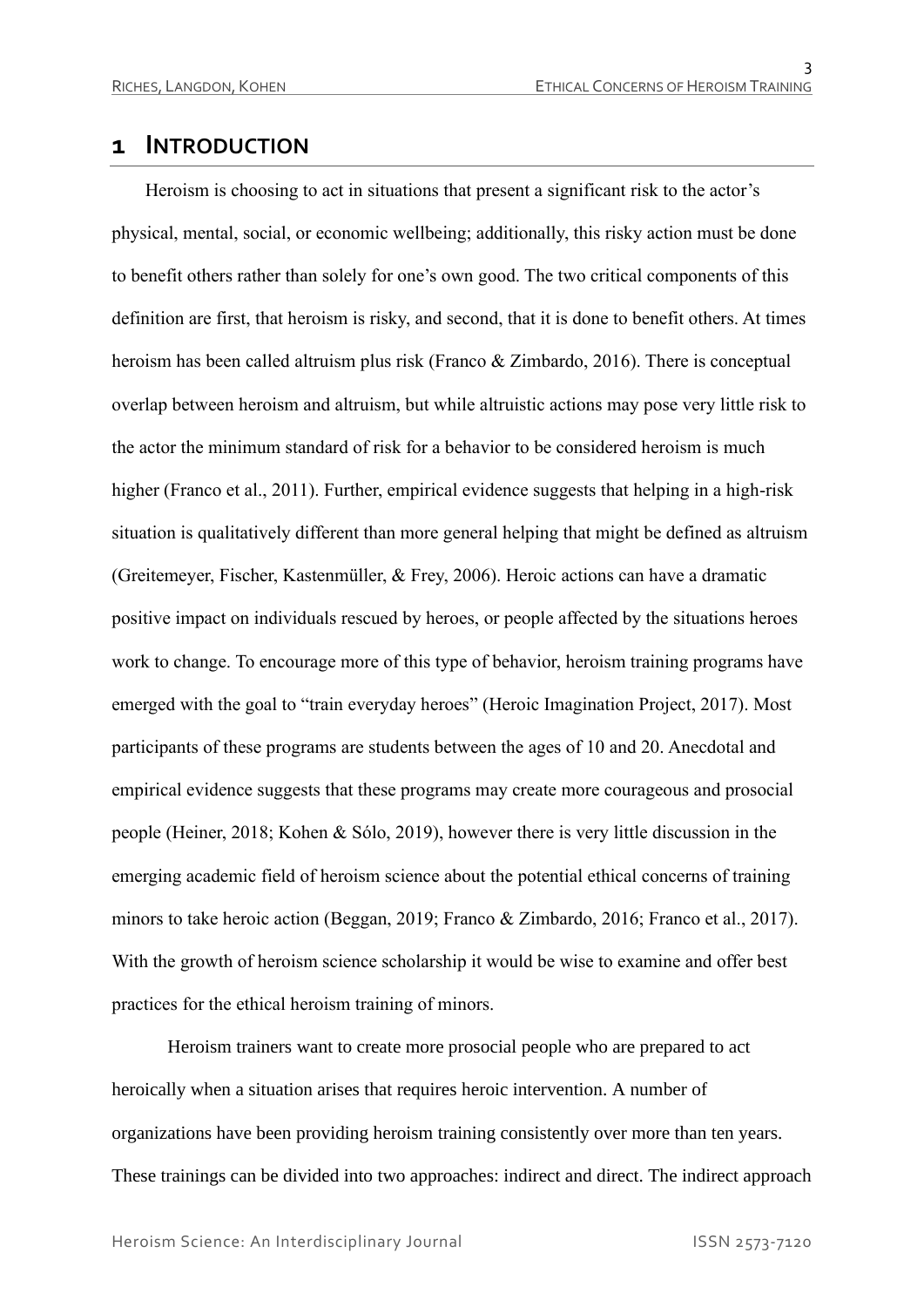was the first to be used and involves using examples from real life to provoke questions of how the heroes were able to act, why they acted, and what can be learned. This approach inspires thinking about what the student could do and aims to provide examples a student could recall in a situation requiring heroism. In this way the indirect approach might indirectly increase heroic behavior. The best of these efforts include lesson plans or resources to unpack the stories. For example, the Giraffe Heroes Project provides hundreds of profiles searchable by various categories. The examples are nominated and approved by a small group and the entire database is accompanied by teacher guides, student surveys, and other learning and training material. Their programming starts with grades K-2 and goes up to materials that are relevant for teenagers. Similarly, the Lowell Milken Center for Unsung Heroes promotes project-based learning around heroic individuals alongside a physical museum featuring hero exhibits. The group encourages, and supports, students to create public-facing projects about unsung heroes from history. The programs are aimed at grades 6-12.

By contrast, the direct approach focuses on teaching the science and practices important to heroic action to the students directly. These programs tend to focus on awareness of social psychology research, situational awareness, and risk assessment. This approach aims to give tools and practices to students in order to prepare them for direct action in potential heroism situations. They also emphasise the power of individual and collective action, and the development of courage. The Heroic Imagination Project, founded by Philip Zimbardo, delivers programs to young adults through in-person, trainer-led workshops in many countries around the world. They focus on teaching bystander intervention, growth mindset, and an introduction to heroism. In a similar vein is the Hero Construction Company, which works mostly with grades 3-9. The Hero Construction Company focuses on in-person, trainer-led assemblies and classroom workshops. There are also free lesson plans available for teachers and parents to download and deliver on their own (Kohen & Sólo, 2019). The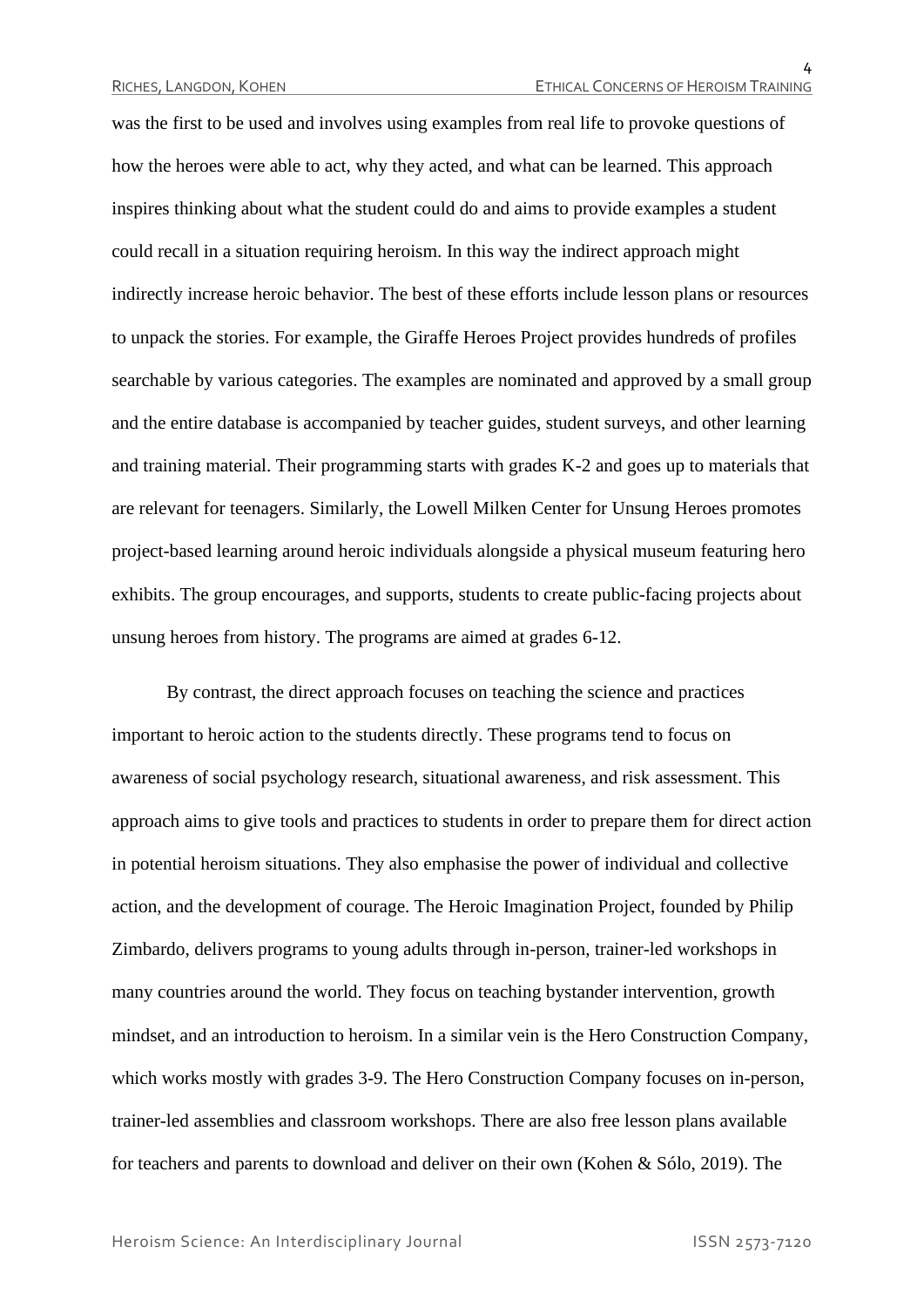organization has a broad approach, including social psychology, comparative literature, bystander intervention, and the provision of heroic exemplars. Early classroom work by the Hero Construction Company was shown to increase student levels of courage on a self-report scale for up to a month after the training (Heiner, 2018).

The goal of heroism education is to make students more likely to act heroically. This includes promoting agency and providing permission to use that agency, increasing awareness of psychological and social barriers to acting on behalf of others, sharing stories of heroic action, and teaching skills and habits that increase the chances of overcoming the barriers to action. As we have argued elsewhere, students thus trained will be more likely to get involved in preventing bullying, reducing vandalism, standing up to intolerance and injustice, and proactively creating a positive school environment (Kohen, Langdon, & Riches, 2019).

A central concept that must be brought to the fore in any discussion with people—and especially young people—about taking heroic action is the connection between heroism and risk. There are many ways to act pro-socially without taking risk but when one reaches the threshold that separates altruism from heroism, danger plays a crucial role. When taking heroic action, heroes are confronted with risk-taking that goes beyond losing a small amount of time, money, or even social prestige. Heroes, after all, are those who charge into burning buildings to rescue others, run toward the sound of gunfire or tackle a gunman, leave their cars by the side of a busy highway to assist injured motorists, attempt to deescalate conflict by physically interposing themselves between rivals, and break rules or even laws to blow the whistle on corporate or government malfeasance. Time and time again, they put themselves directly in harm's way to help others.

Why do these people take such risky heroic action? Research suggests two important factors: because they've been trained to respond and because no one else can or will do it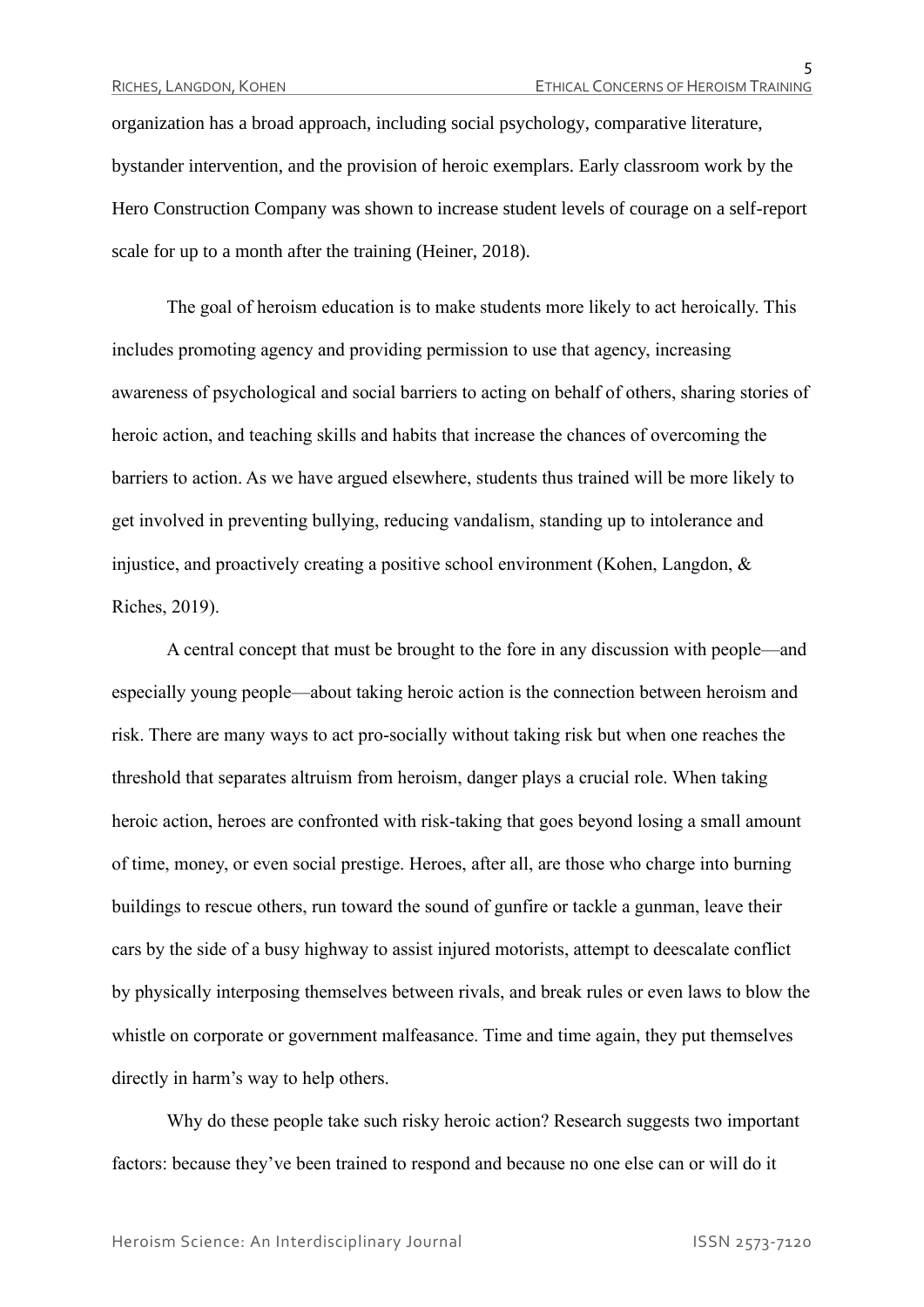(Kohen, Langdon, & Riches, 2019). If we are training people to take action in situations such as these, it is incumbent upon us to share the attendant difficulties and dangers, and to work with young people on improving their ability to assess risk. Heroic behavior is required for situations in which pretty much everything has gone wrong. If a building is on the verge of collapse, people are trapped inside, and firefighters have been ordered not to go back inside, it is the hero who defies the order and attempts one more rescue. If a government's laws, policies, and practices harm a group of people, it is the whistleblower who breaks those laws even as doing so puts them in legal jeopardy. In these cases, there is no one else to whom we can turn, no better expert or higher authority for whom a person can wait.

Heroes cannot escape these risks; risk-taking is a core component of heroic action. As such there could be ethical concerns with training people, especially minors, to act heroically (Beggan, 2019). Most of these concerns are related to the principles of beneficence and nonmaleficence. When heroism training first began, the people who produced these curricular materials and organized these training materials sought to benefit society by changing the way individuals understood what they could or should do on behalf of others and, more broadly, their communities. But we maintain that heroism trainers also must seek to benefit the people with whom they work and must work diligently to avoid harm to people. Additionally, heroism trainers should seek to improve contexts, such as school communities, and seek to avoid harm to contexts. In thinking about the ethical obligations of trainers and researchers, it is paramount to focus on the inherent dignity and worth of every individual and to treat all persons, to use Immanuel Kant's terminology from the *Grounding of the Metaphysics of Morals*, as ends in themselves rather than as means to an end. While not all heroism trainers are psychologists, and not all training materials come from psychological research, the field of heroism science was born from psychology and we believe that heroism trainers should follow applicable components of the American Psychological Association's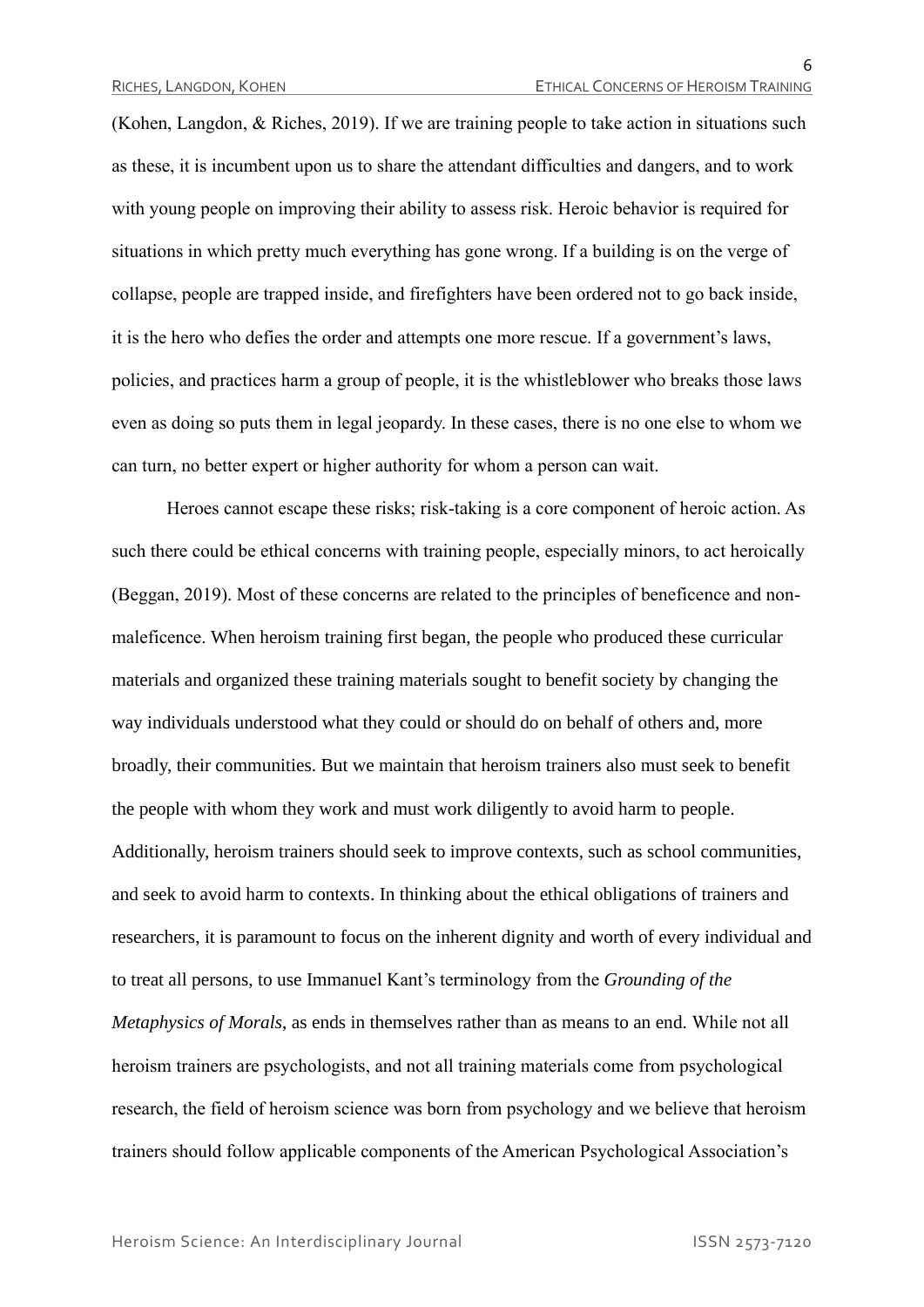Ethical Principles of Psychologists and Code of Conduct. Working to benefit others and avoiding harm to participants in training programs is essential not only because it is the moral thing to do, but also because following these standards will help the field retain respect, and grow to reach other people to further benefit humanity.

This paper will review the potential ethical concerns of training minors to act heroically, including minors' lack of cognitive capacity to evaluate risk as compared to adults, the fact that heroism training may go against the wishes of parents, guardians, or school administrations, heroism training may make heroic actions seem too easy and glamorous, and the potential negative self-concept and emotional experiences that young people could have when realizing they have not acted heroically. At the outset of discussing these ethical concerns, we want to clarify that while there may be ethical concerns with heroism training, we are not recommending that it should be abandoned. We see heroism training as beneficial to society, but it must be weighed against the possible costs to the individuals being trained, especially if those people are minors. After presenting all ethical concerns we offer best practices and potential solutions to help heroism trainers mitigate these potential ethical concerns, while continuing to work to build more heroic individuals.

## **2 POTENTIAL ETHICAL CONCERNS OF HEROISM TRAINING**

#### **2.1 MINOR'S ABILITY TO ASSESS RISKS**

While there seems to be great interest in developing effective heroism training programs, at this point the heroism science literature contains very little discussion about the potential ethical concerns of training minors to be heroes (Franco & Zimbardo, 2016; Franco et al., 2017). Some of the potential ethical concerns extend to adults as well as minors, but the ethical concerns that are potentially most problematic exist with regard to minors. The first, and possibly most important, potential ethical concern facing heroism training for minors is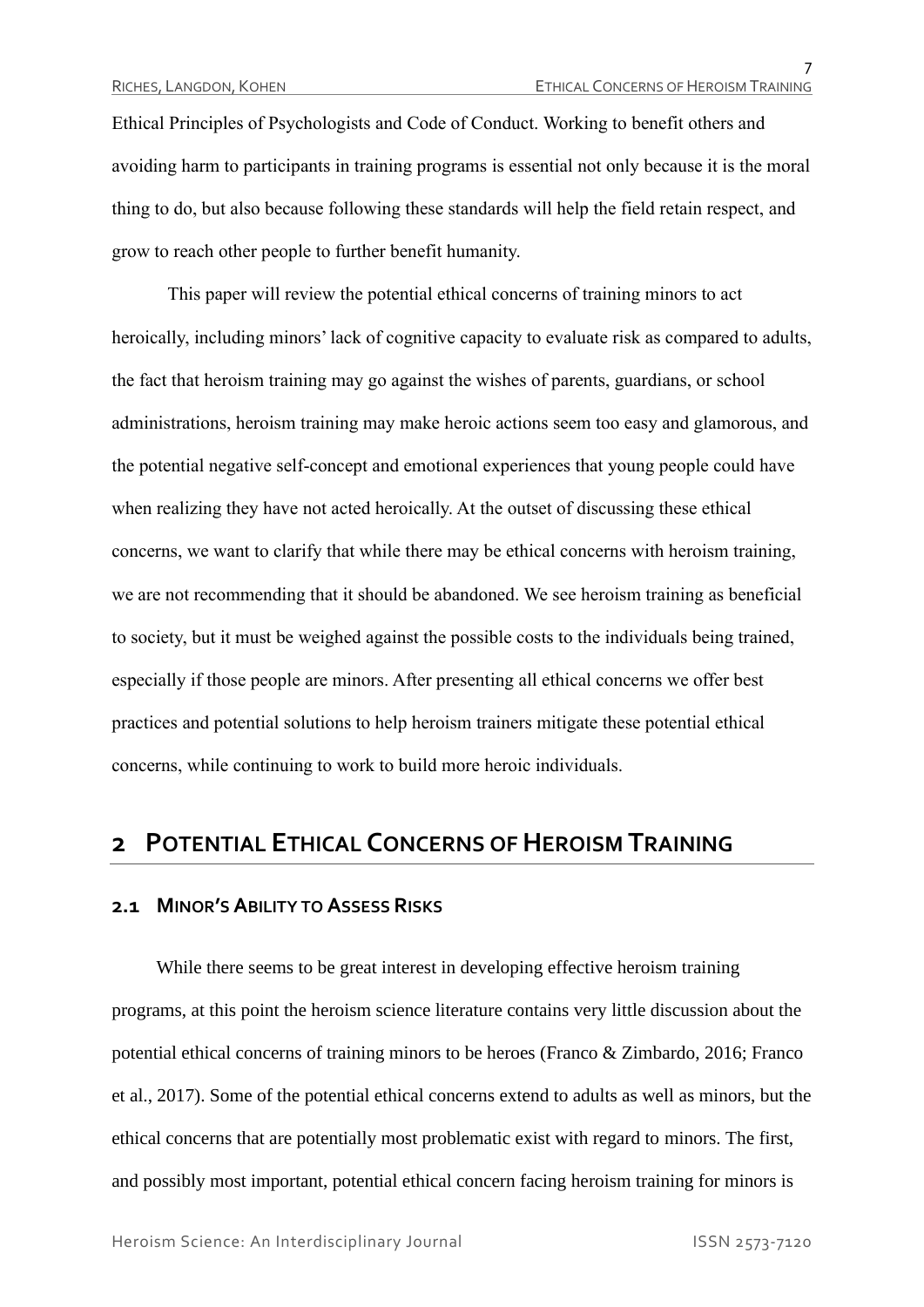that training might make young people more likely to put themselves at great risk because they have not yet developed the cognitive capacity for risk assessment that adults have. Many cognitive abilities are tied to the physical development of the brain. With regard to neural development, the amygdala develops early on in adolescence (Smith, Chein, & Steinberg, 2013; Steinberg, 2012, 2015). The amygdala is a part of the human brain's limbic system, and is the neural control center for emotion (Smith, Chein, & Steinberg, 2013; Steinberg, 2012). The prefrontal cortex, which is responsible for long-term planning and self-regulation, does not finish its development through pruning and myelination until closer to age 25 (Steinberg, 2015). In practical language, this means that in early adolescence the emotion center of the human brain is fully formed, adolescents are feeling a wider range of, and stronger, emotions than at any time previously in their lives (Nelson, 2003; Steinberg, 2012). Additionally, these adolescent brains have not fully developed the physical structures between the prefrontal cortex and amygdala that are necessary for the emotional control adults are capable of (Nelson, 2003), which in turn leads to increased risk-taking behavior (Steinberg, 2015). This means that before the age of about 25, children, adolescents, and even young adults are not neurologically capable of assessing risks in the same way as adults.

These neurological and cognitive components of development are problematic for heroism training because heroic actions are risky. When heroism trainers encourage heroic action from children and adolescents it may lead to increased risk-taking behavior, or attempted heroism where an adult with the capacity to properly evaluate the risk of a situation would not act. This leads to the serious question, should we in the field of heroism science encourage minors to take risky action? As heroism trainers, we are responsible for the content we deliver, and we should be held at least partially responsible for the actions taken by minors in response to our heroism training programs (Beggan, 2019). We do not want young people risking, or losing, their lives in situations that are well beyond their capacity to act.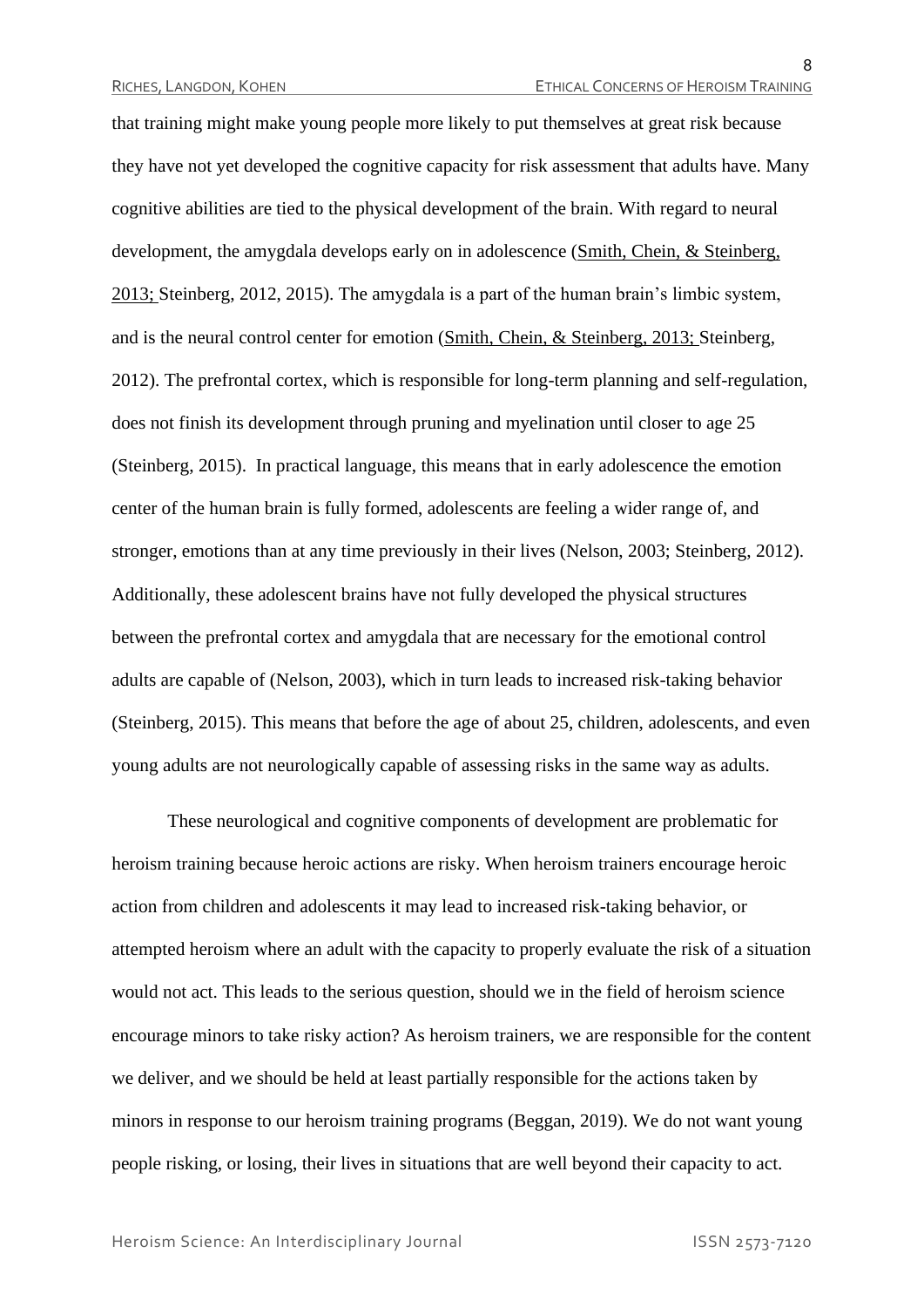However, these risks can be mitigated through practices that heroism trainers can implement; we will cover these best practices after presenting all the potential ethical concerns and questions related to this risk assessment problem.

#### **2.2 ETHICAL QUESTIONS**

It is clear that adolescents cannot assess risks in the same way as adults, which brings up additional questions. One important question for heroism trainers is, how should we talk to adolescents about their own mortality? Should heroism trainers emphasize the potential for mortal danger when discussing heroism with minors in an effort to help them assess the risks of heroism more accurately? The goal of heroism training is to encourage risky action for the good of others, so we do not want to scare trainees away from taking *any* action. However, we also do not want to harm these trainees. How can heroism trainers find a balance between helping adolescents make more accurate risk assessments while encouraging inherently risky heroic action? Additionally, heroism trainers often use examples to help people see what heroism might look like for people in their age group and context. Related to the risk assessment of adolescents, and concerns over their mortality, which situations should heroism trainers be using to encourage heroism in minors? Should heroism trainers also use examples of young people saving others from incredibly dangerous situations such as rescuing someone from a burning building or fast moving river?

Training minors to act heroically has the potential to be ethically problematic; we have proposed several crucial questions related to these ethical concerns. At this point it is essential that we qualify these concerns with a reminder that adolescent risk-taking is affected by numerous contextual factors such as the adolescent's peer group, parents, and community supports rather than biology and neurology exclusively (Steinberg, 2015). Heroism training can involve parents, peers, and school contexts which could help minors understand and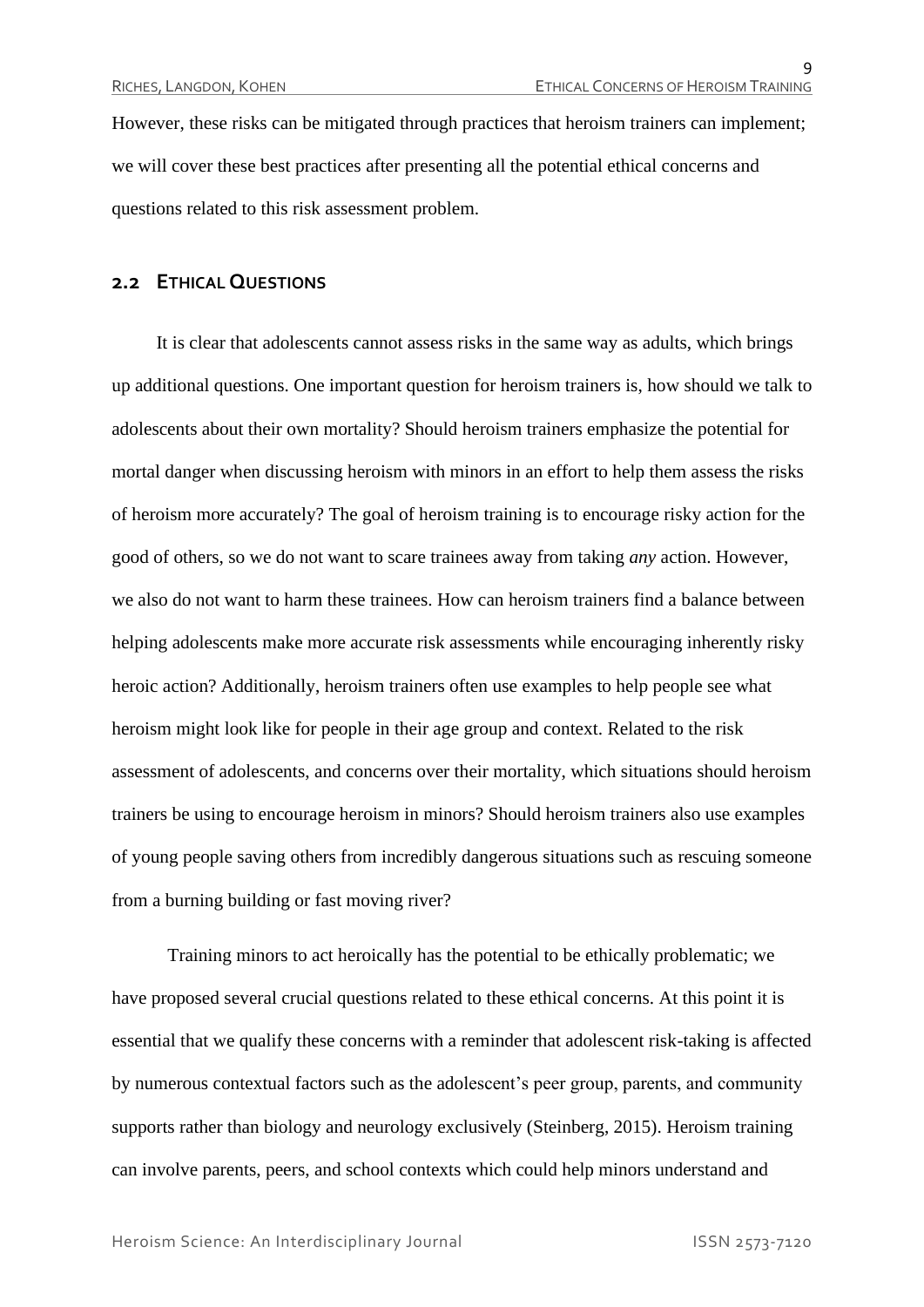develop better risk assessment skills. We expound on this idea and discuss best practices that can help facilitate these positive contexts, and minimize the potential problems of training minors to act heroically beginning at the midpoint of this paper. For now, we turn to our next potential ethical problem, a discussion of the ethical concerns parents and school administrators might have.

#### **2.3 ETHICAL CONCERNS OF PARENTS AND SCHOOL ADMINISTRATORS**

The primary potential ethical concerns of parents and school personnel is that heroism training may be encouraging minors to act in ways with which their authority figures do not agree with, and put their children at risk of harm. Three examples may illustrate the first problem. One common training example for children and adolescents is that of standing up to bullying. One suggestion heroism trainers might give the students is to stick their neck out and confront bullying, but parents and teachers might prefer that they avoid this tactic. Similarly, students might be encouraged by heroism trainers to call out, and work to stop, injustice, but school staff and administration might prefer that students not take action into their own hands. The last example is that students are often encouraged to step out of their comfort zone by heroism trainers. By doing something uncomfortable, such as wearing bright orange pants, participants prepare for the discomfort of a situation arising that requires heroic action. In these examples, the training provided may be counter to the desires of parents and school administration. Parents and school administration might prefer that students use established systems to address problems, rather than taking direct action. Should heroism trainers encourage minors to act even when those actions might be against the wishes of the authorities and hierarchies that are in place around the minors? This is an especially important question to answer because we know from decades of research on character education that programs are most effective when the behaviors are modeled by parents and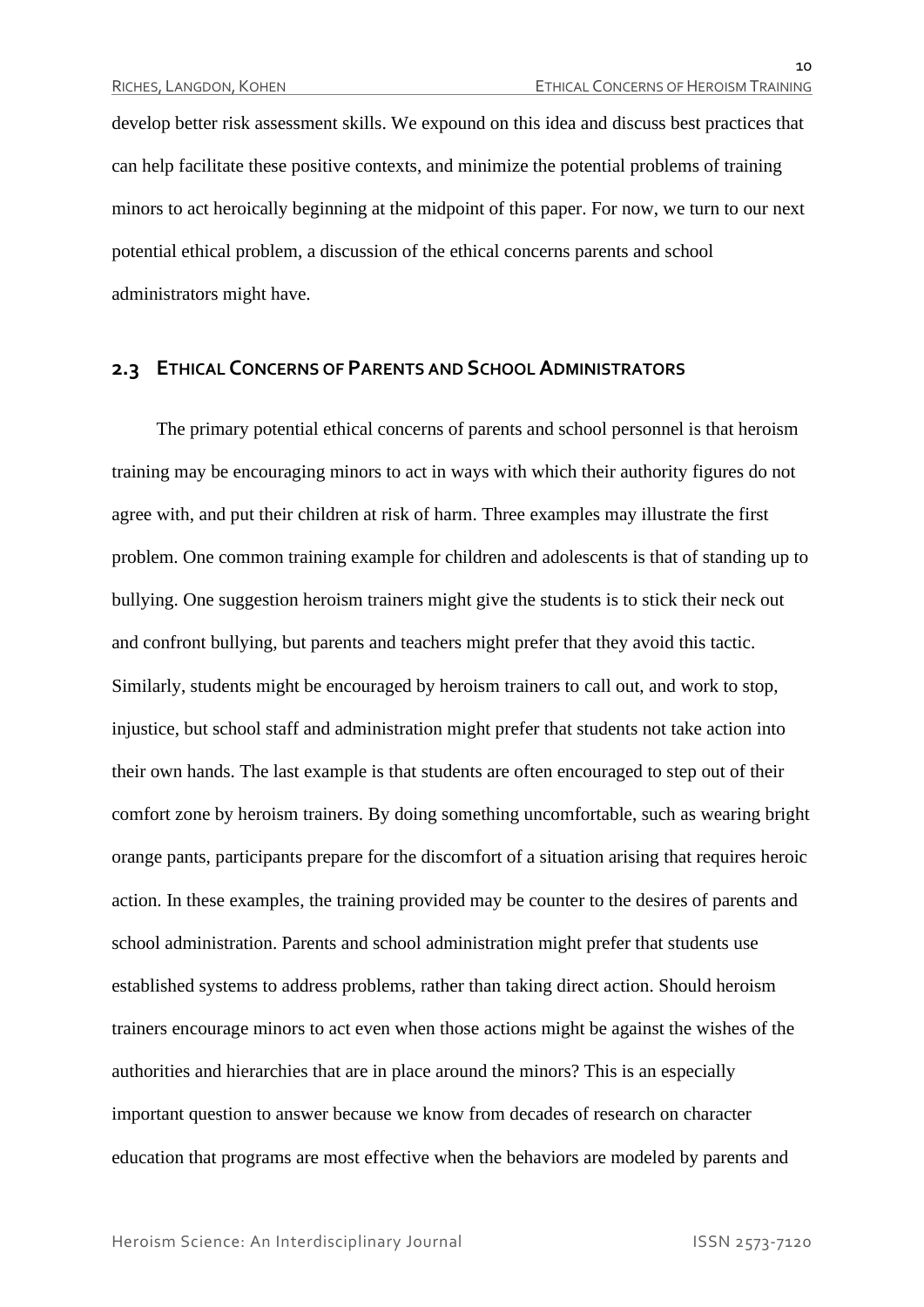teachers (Berkowitz & Bier, 2005). If parents and teachers do not agree with the material being presented it may have less of an impact. Additionally, the programs may not be used by parents and schools if they are in disagreement with the suggestions.

The second related concern of parents and school administration is the potential risk of harm to minors. It is understandable that parents and administrators want to keep minors safe, and specifically protected from the risks inherent in heroism. Heroism trainers do want to prepare people to take prosocial action, and sometimes those prosocial actions are heroic and risky. It might seem these goals are opposed, but as discussed in the beginning of this paper, heroism trainers are also concerned about young people taking risks that should be avoided (Beggan, 2019). One common concern heard from young people is that if they stand up to bullying they might become a target of bullying, or they could get hurt. Heroism trainers are also concerned about young people who are unable to properly assess risks taking dangerous action in response to our training. These are real ethical concerns that should not be minimized or ignored. One possible suggestion to mitigate the potential ethical concern of training minors to act in ways that are against their parents' and school administrators' wishes is to provide a wide range of example actions for minors to take in any given situation. This idea will be discussed in more detail in a future section.

#### **2.4 POTENTIAL ETHICAL PROBLEMS CAUSED BY HEROISM TRAINING**

All of the ethical problems we have discussed at this point are indirectly caused by heroism training; young people do not have the neural or cognitive capacity to assess risks as adults do, and parents and teachers may be concerned with various aspects of heroism training. The following potential ethical concerns are directly caused by heroism training. These include the potential for heroism trainers to make heroism seem glamorous, as well as causing trainees to feel shame or symptoms of depression because of past or present inaction.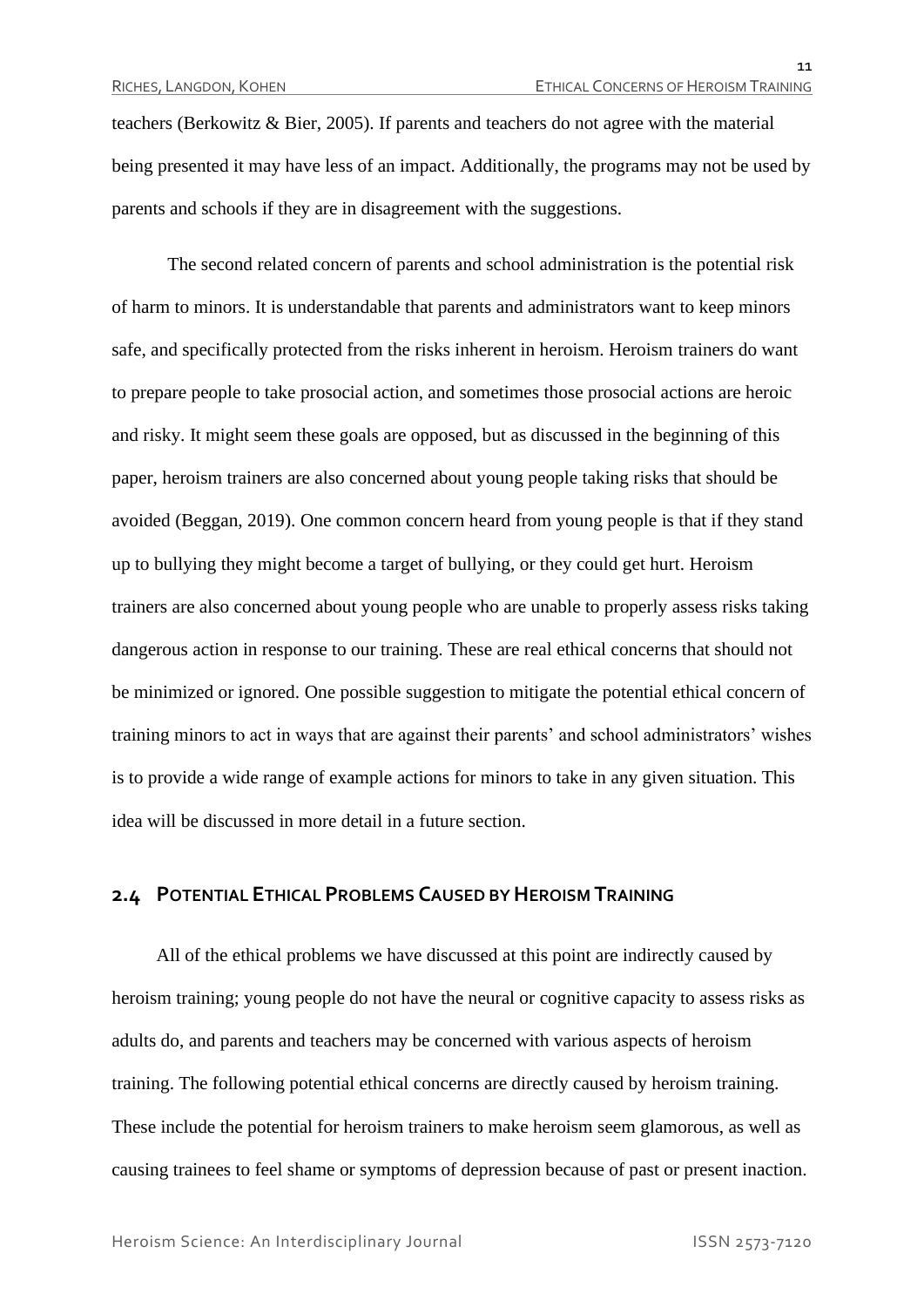From the beginning of recorded history heroes have been seen as exemplars of human achievement, forces for the social good, and role models to be emulated (Franco et al., 2017; Kohen, 2013). It is unsurprising that heroism trainers use heroes as examples to motivate prosocial and heroic action. However, in an effort to encourage heroic behavior from trainees we may be making heroism seem too glamorous. This perception of heroism being glamorous, along with minors being unable to assess risks as well as adults, could lead some minors to go out of their way to look for situations in which to act heroically, or to put themselves in scenarios where heroism might be necessary. There are anecdotal examples of people being inspired by superhero stories taking to the streets as vigilantes (Oppmann, 2011). There is even a martial arts school that focuses on training people to be superheroes, encouraging good deeds, altruism, self-defense, weapons training, and physical preparation to enable rescue if a situation calls for it (Reed, 2017). However, these anecdotal examples are few and far between. It seems that seeking out heroism is not very common, but if only one out of 500 minor trainees actively seeks out situations to act heroically in, it is a concern.

Related to the concern that some young people may seek out situations in which to act heroically is the problem that some minor trainees might even seek to create situations where they can act "heroically," actively putting people in danger to have the opportunity to act heroically, or to appear to act heroically. This process is similar in some ways to Munchausen syndrome by proxy, where a caretaker may cause medical symptoms in a child, or make it appear the child has symptoms, which results in unnecessary medical procedures (Meadow, 1982). This concern clearly overlaps with the problem of minors not being able to assess risks as adults can, as well as the fact that their cognitive ability to plan complex behavior is not yet fully developed. In summary, heroes, even superheroes, can be great examples to encourage prosocial behavior (Allison & Goethals, 2011; Steinberg, 2017), but how can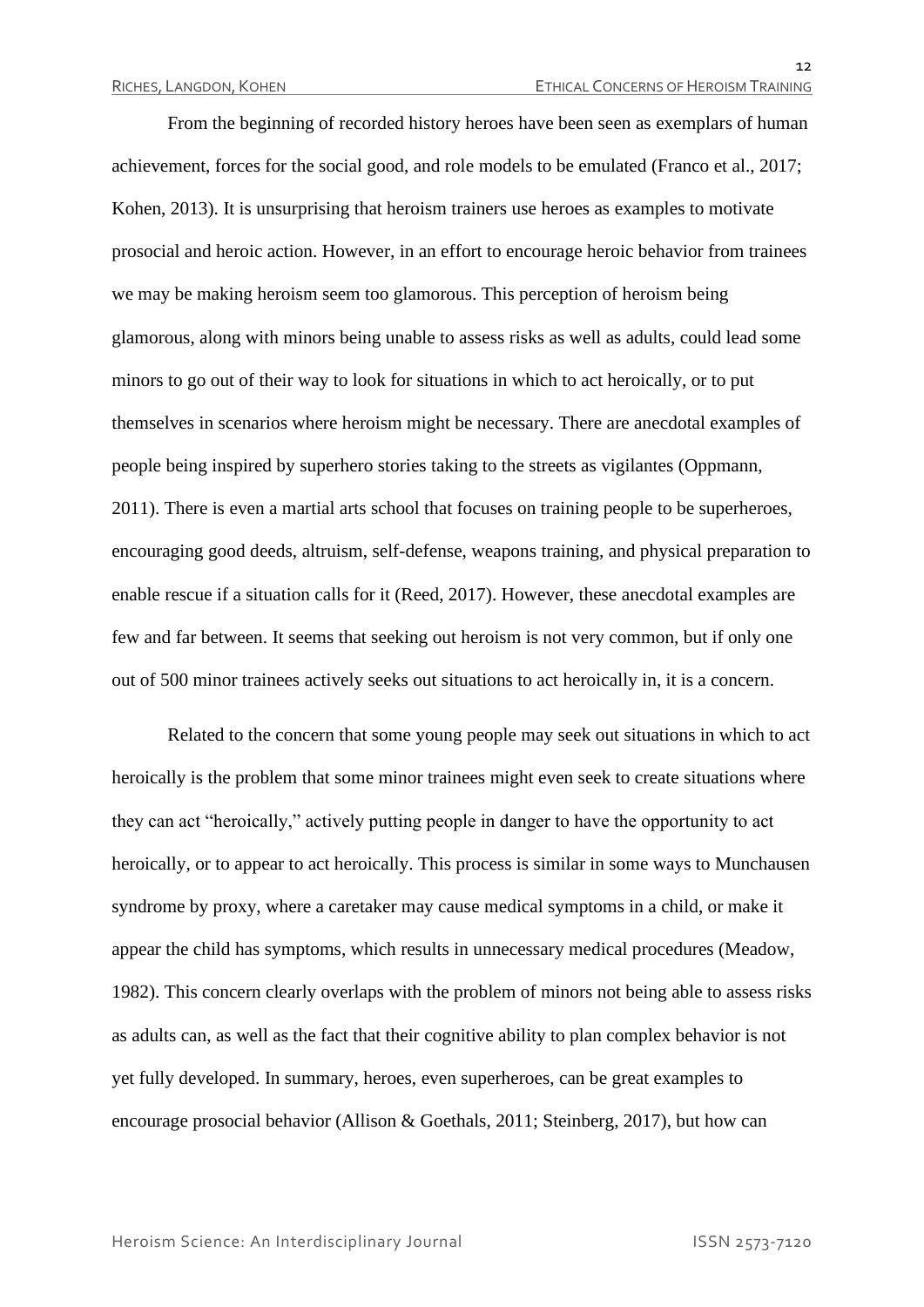heroism trainers combat the potential for minor trainees to actively seeking out, and possibly even create, situations where heroism is needed?

Heroism training also has the potential to cause trainees to feel shame or symptoms of depression because of past or present inaction. As an example, one trainee related a story that when she was working at a fast food restaurant at about 16 years of age, she witnessed her manager stealing money during the nightly count. She expressed that she did not know what to do in that situation, and heroism training could have helped her act. While this participant was excited to learn about how she could have behaved, she could have had the opposite reaction. She could have felt uncomfortable, guilty, shamed, or even symptoms of anxiety or depression when realizing there were actions she could have taken, but did not. While guilt can be a motivating moral emotion, leading people to right their wrongs, shame is a moral emotion that leads people to retreat and avoid the problem, people they have hurt, and avoid seeking to create solutions (Haidt, 2003). Shame is a painful emotion people feel when they believe they are flawed or defective, but take no steps to remedy the situation (Haidt, 2003). This kind of response is not what heroism trainers are aiming to produce. Similarly, depression and symptoms of depression such as apathy, defiant behavior, sadness, lack of effort, and anxiety can be very harmful to children and adolescents (Mehler-Wex & Kölch, 2008), and should be avoided. These responses can be especially serious for any young person who already has low self-esteem, does not feel they have self-efficacy, or may be suffering from clinical depression. How can heroism training mitigate or avoid the potential ethical problem of instilling painful emotions such as shame and depression in trainees? In the following section we discuss potential answers to these questions.

Heroism Science: An Interdisciplinary Journal ISSN 2573-7120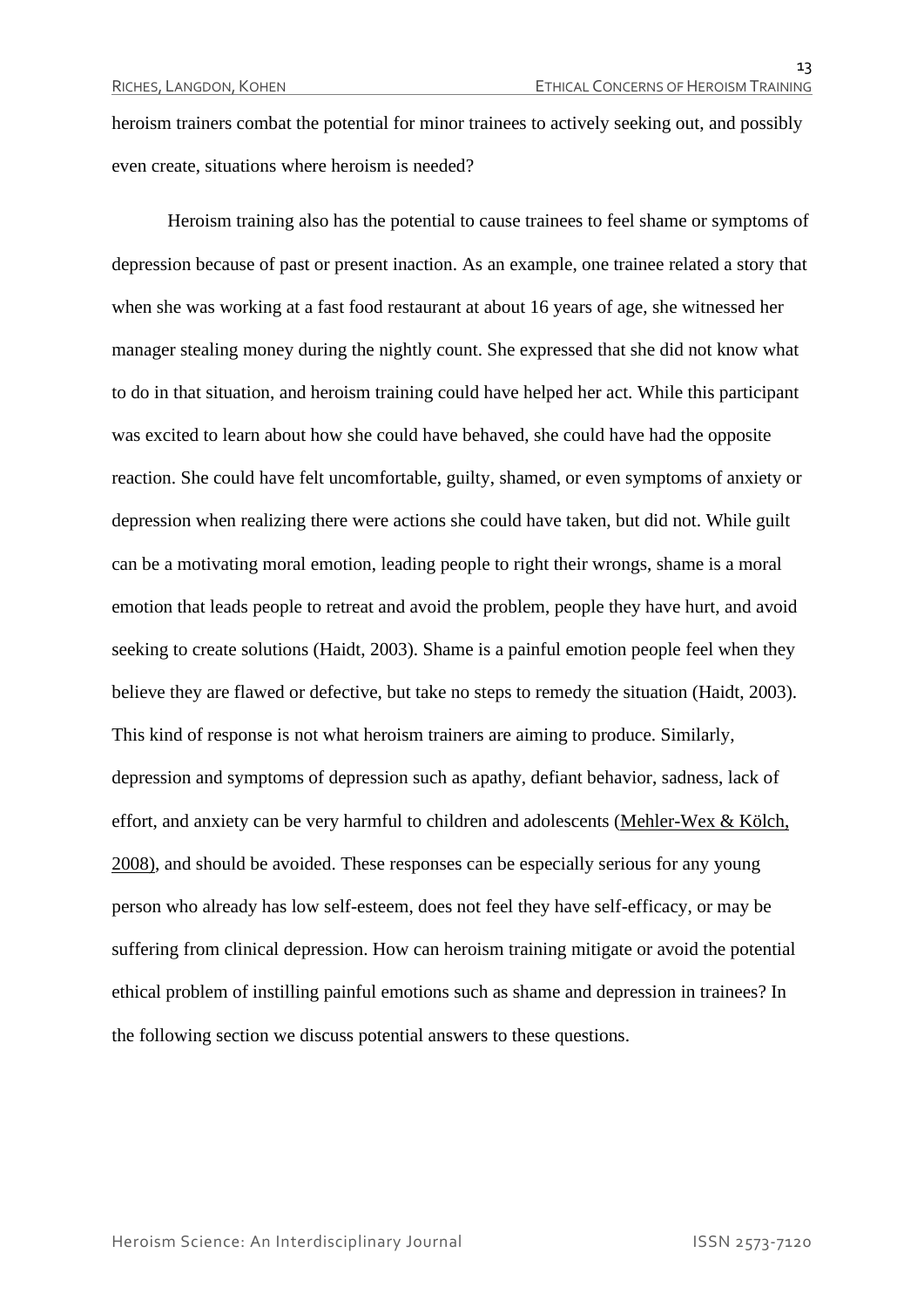## **3 SUGGESTIONS OF BEST PRACTICES IN HEROISM TRAINING**

In the previous section we explored the potential ethical concerns related to, and caused by, heroism training. In this section we will discuss possible answers to these concerns and recommend best practices to minimize these concerns and problems. The primary suggestions are that heroism training should work to improve minors' risk assessment ability, include a variety of heroism example scenarios, incorporate domain specific training, work to receive parental consent for training, and involve parents and stakeholders in the heroism training process. These recommendations will not eliminate all ethical concerns of heroism training, but they will minimize these concerns.

#### **3.1 IMPROVING MINORS'RISK ASSESSMENT**

To protect against the ethical problem of adolescents being unable to assess risks as adults can, heroism training programs can incorporate training to improve minors' risk assessment abilities. Researchers have found the opportunity to practice realistic decisionmaking through role-playing, group discussion, and group problem-solving can increase adolescent risk assessment (Compas & Reeslund, 2009). These role-plays, group discussions, and group problem-solving sessions could be incorporated into heroism training by using heroic situations. Many heroism training programs already use role-plays and group discussions so including or incorporating many realistic situations and a variety of potential actions for trainees to discuss and role-play is one way to improve minors' risk assessment abilities.

There are also large bodies of research and training programs related to risk assessment that could be incorporated into heroism training programs. Self-regulation, the ability to regulate emotions, attention, and behavior, helps decrease risk-taking, and increases the ability to assess risks by enabling a young person with greater self-regulation to attend to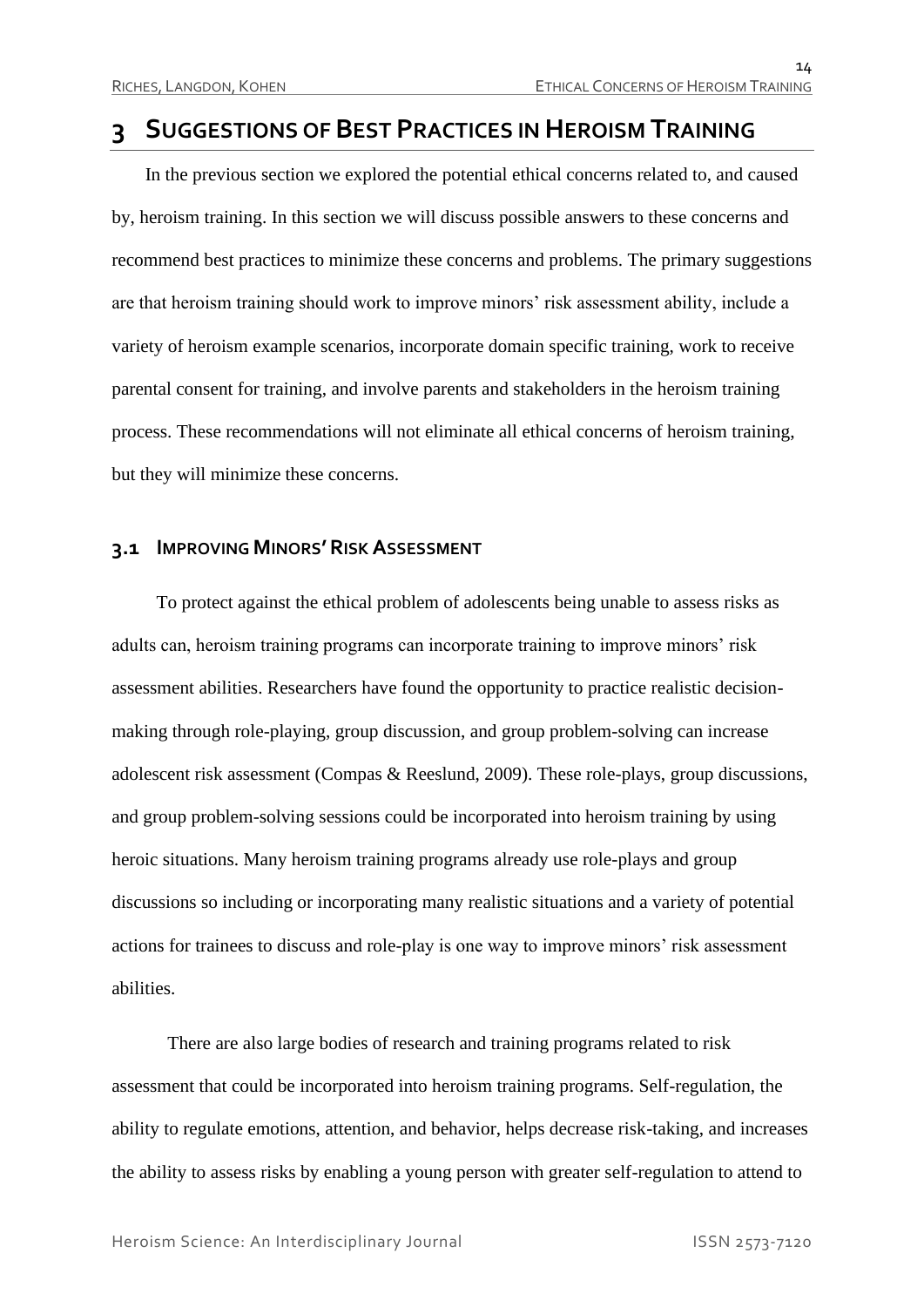their emotional state and behavior more critically and effectively than others (Oettingen & Gollwitzer, 2015). Heroism trainers could refer to programs such as the Zones of Regulation by Leah Kuypers or the Alert Program that focus on increasing adolescent self-regulation in different contexts. These programs help participants be more aware of their current state of alertness and emotional calmness, and how those states affect decision-making. Heroism training programs could also incorporate activities that work to increase impulse and selfcontrol (Diamond & Lee, 2011; Duckworth & Steinberg, 2015).

Additionally, positive school, parent, and community contexts can act as protective factors to child and adolescent risk-taking more generally (Resnick et al., 1997). While a single heroism training program would be unable to improve all relevant protective factors in school, community, and parent contexts, heroism training programs could choose which context on which they could have the greatest impact during that implementation of the program and focus on building that positive context.

A final point to consider is the importance of play in developing healthy risk-taking and improved risk assessment. While simulation and role-play can help, unstructured play is a key developmental process for children. Risky play for children helps them develop their risk assessment and cognitive analytical skills (Baker, 2019). "It reduces the likelihood of impulsive risk taking in adolescence, and it also helps children self-regulate socially and emotionally (Baker, 2019, p. 1)." Unstructured play for children that includes risks could be incorporated into relevant heroism training programs. These opportunities will support young people's ability to assess risk and increase self-regulation for future heroic action.

Using role-playing, risk assessment, self-regulation training, and involving parents, schools, and communities in heroism training to support young people's development, can protect against the concerns posed by minors' risk assessment abilities. Heroism training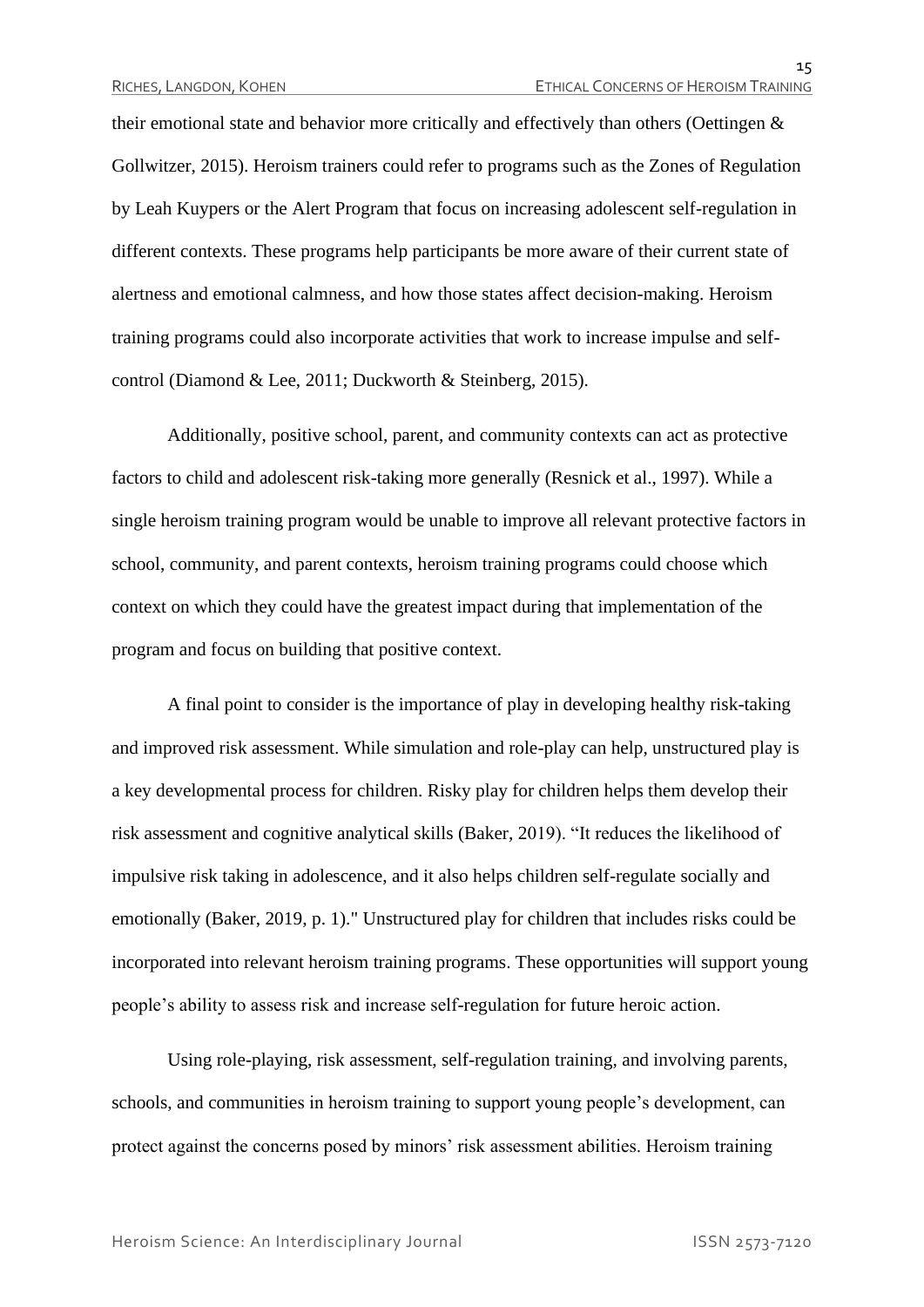programs can incorporate training that already exists to improve minors' risk assessment abilities, or fashion their own for inclusion in their current programming.

#### **3.2 INCLUDE VARIOUS HEROISM EXAMPLE SCENARIOS**

In an effort to minimize the ethical concerns of parents and school administration, and to reduce the concerns about discussing mortality with minors, we recommend heroism trainers use a wide variety of situations and potential actions in their examples and activities. First and foremost, any situations presented as examples should be relevant to the context of the heroism training participants; for example, a middle school student might be presented with a hero standing up to school bullying whereas an adult in a business setting might learn about whistleblowers. If student trainees live in a rural area, an example situation that happens on a subway could be difficult to apply to their own lives. We also recommend heroism training programs describe situations and potential actions with a wide range of risks. Along with this wide range of risk participants should be presented with numerous potential actions from those that are simply prosocial to actions that are heroic, including actions that represent minimal or no risk at all to those that represent extreme risk. Multiple options will help participants see there are multiple ways to act in any given situation, which will help reduce the risk of concern for their mortality and decrease the chance for anxiety. Additionally, understanding how to act in multiple situations will work to increase selfefficacy because participants believe they can take meaningful action, even if they may not choose a heroic action. Finally, including potential actions that are less risky in heroism training will help teachers, parents, and school administrators feel more comfortable with those options, and reduce their concerns.

We recommend sharing the reflections of heroes who describe their experiences. It is almost unheard of that a hero describes their actions as glamorous or exciting. For example,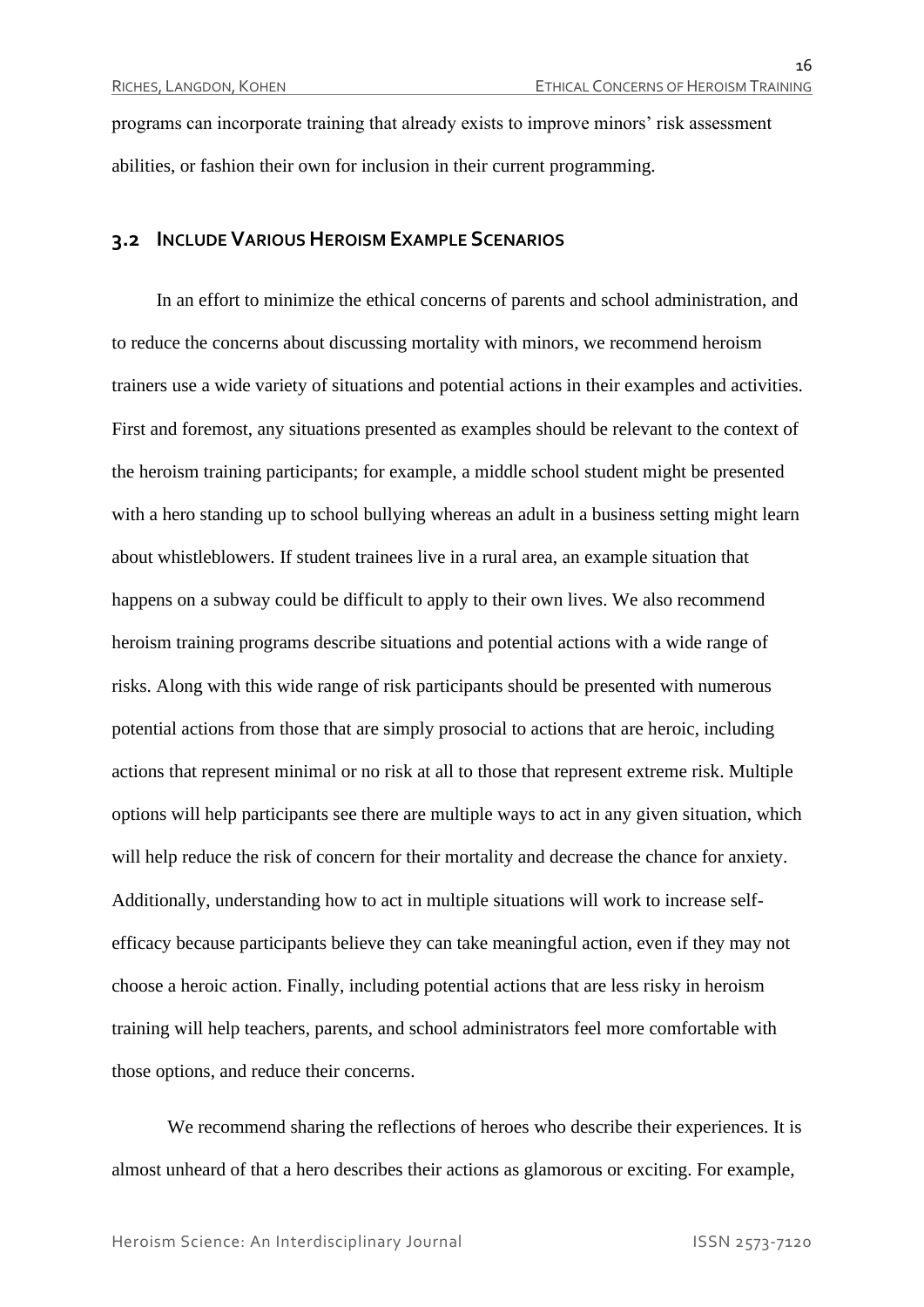Katherine Bolkovac acted heroically as a whistleblower, lost her job, was nearly prosecuted for crimes, and encountered numerous challenges during and following her heroic actions but still said, "I'm dedicated to it. I feel like it's my social responsibility. I'm always going to be a cop at heart. I'm never going to make any money off of it. It's a labor of love and, to be honest, revenge. I'm a thorn in the side of DynCorp. I'm not going away (PeaceWomen, 2011)." Showing participants the unappealing nature of heroic action can help temper any thoughts of fabricating situations in which to perform heroic acts. It may also be important to note that very few heroes report regretting their heroism in order to avoid adding yet another barrier to action for potential future heroes.

What's more, it is necessary to point out that, all too often, heroes fail in accomplishing their prosocial aim and/or do not survive the attempt. There are many prominent examples of whistleblowers who lost their jobs or endured lengthy prison sentences, as well as much lesser-known examples of heroes who were injured or killed during attempts to help rescue drowning children or injured motorists. Kohen and Steinacher (2019) note that, in the quintessential example of heroic action, very few non-Jews rescued Jews during the Holocaust but we have only a rough estimate because some percentage of those who attempted rescue were caught and murdered. These are important facts that young people should be presented with as they progress through heroism training.

In addition to considering actions and situations that are relevant for the participant we recommend that heroism trainers seriously consider the level of risk they are encouraging minors to take. As an example, one author of this paper frequently uses the example of Wesley Autrey in his heroism training. Autrey rescued a man who suffered a seizure and fell onto subway tracks by covering the man with his own body as the train passed over them (Buckley, 2007). However, this author does not use this example when interacting with people younger than 14 because participants focused on the mortal risk rather than the lessons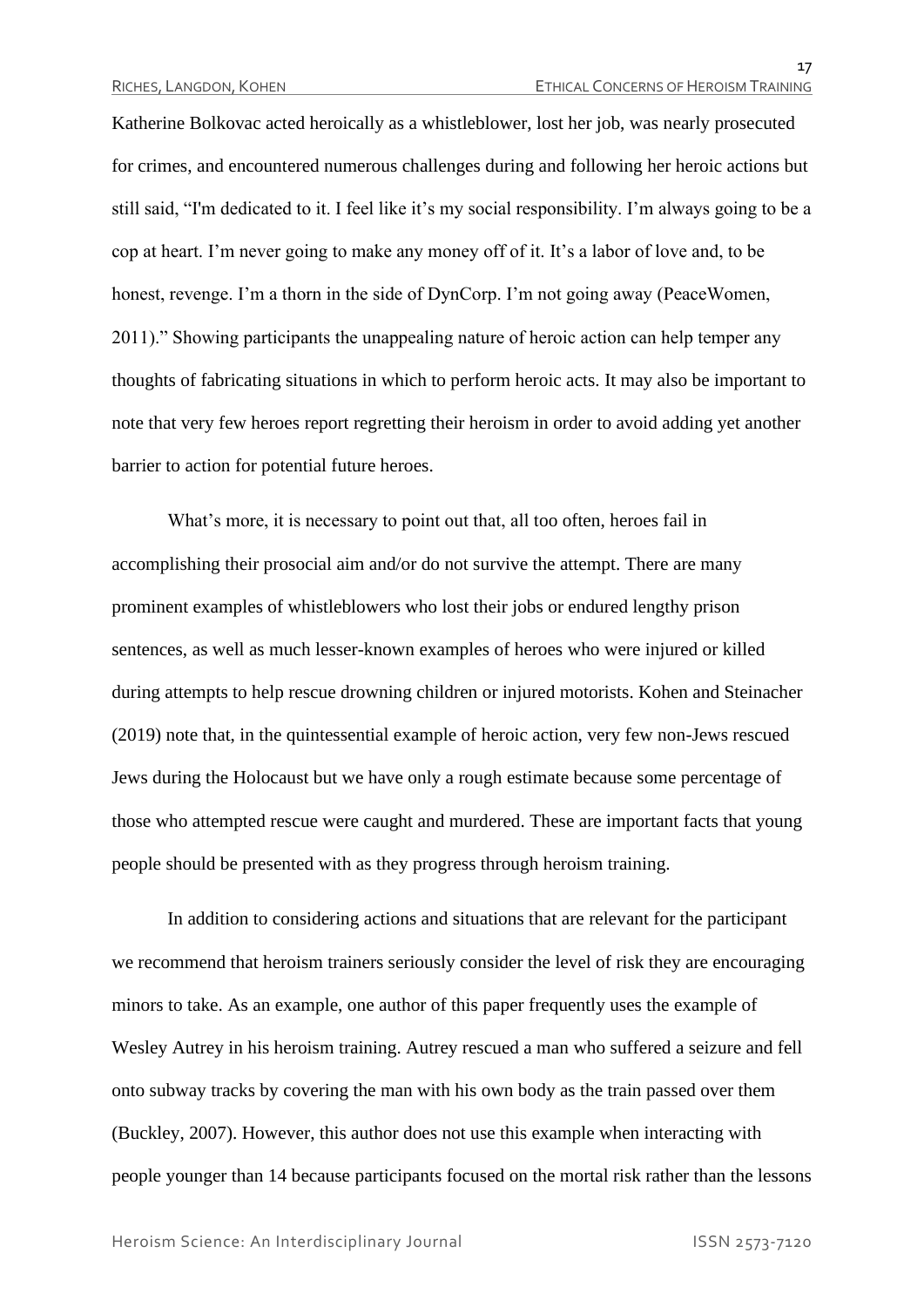of taking action when others passively stood by. It is important for heroism trainers to consider the lessons they are trying to share with heroic examples; additionally, it may be more appropriate to teach very young participants to act in ways that are only prosocial, rather than to take actions that put them at serious risk. We also recommend that heroism trainers make it clear to participants that not everyone will encounter a situation in which to act heroically. If participants understand that not all people will encounter heroism, and that is expected and understandable, they may be less likely to seek out or create situations where heroic action is required.

Insofar as heroism training goes beyond educating students about heroism and crosses over into encouraging them to take heroic action on behalf of others, it seems clear that any ethical approach to such training must include a frank discussion of the risky nature of heroic behavior and possible avenues for mitigating some of that risk.

#### **3.3 INCORPORATE DOMAIN SPECIFIC TRAINING**

Another best practice for heroism training programs is to include domain specific training, such as swimming, first aid, CPR, or martial arts training, as part of the programming. Short of incorporating the training directly into their programs, heroism trainers could recommend domain specific training. Anecdotal evidence of Carnegie Heroes shows that many heroes awarded the Carnegie Medal for Acts of Civilian Heroism had special skills relevant to the situation in which they intervened, such as swimming, CPR, or martial arts training. Additionally, a few studies have found that the bystander effect is weaker, or does not occur, for people with domain specific training, or training to recognize the bystander effect itself (Fischer et al., 2011), which is something heroism training programs strive for. Additional evidence shows that in physical heroism situations, such as stopping a robbery or assault, people who were larger in stature and had completed rescue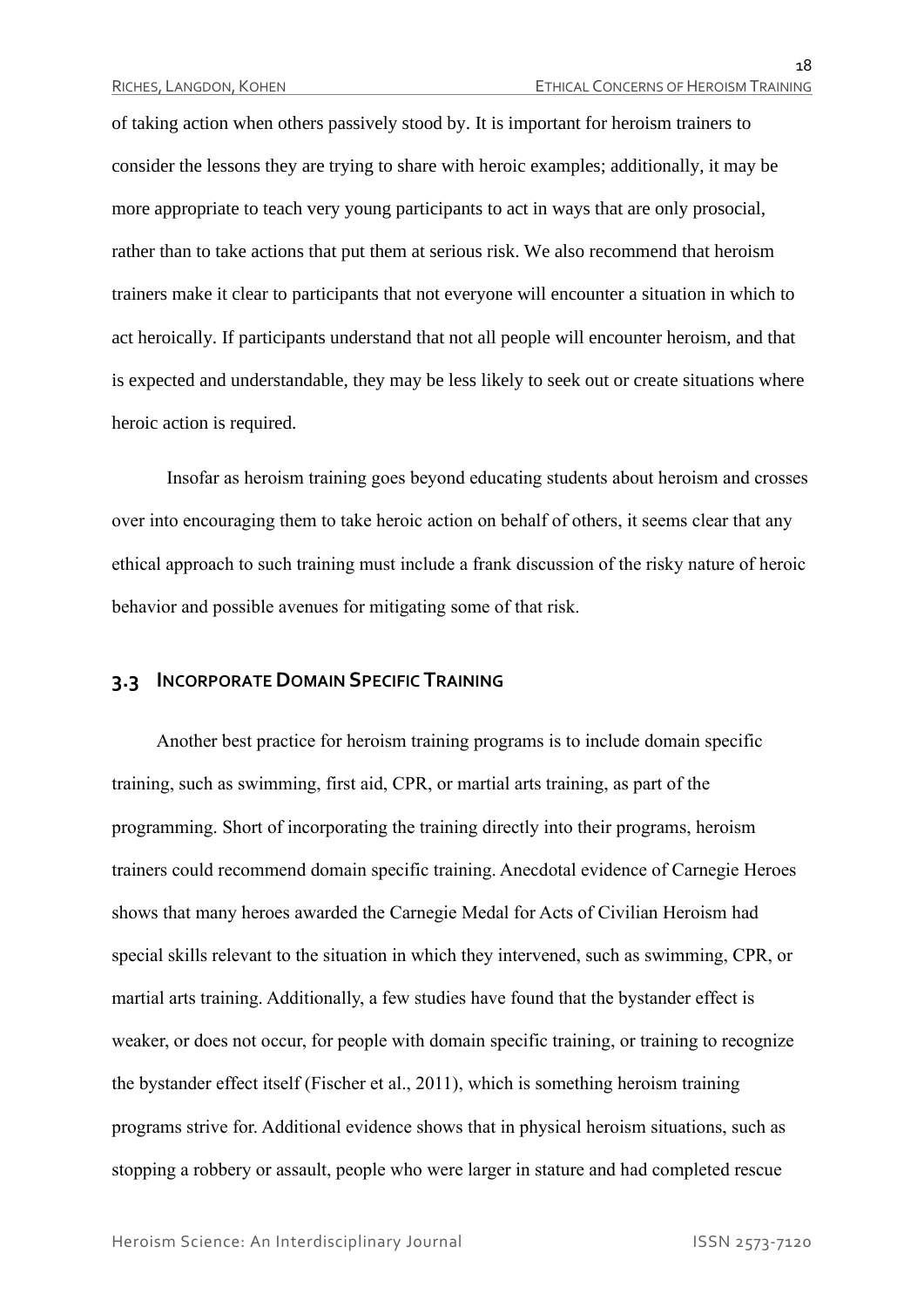training were more likely to intervene (Huston, Ruggiero, Conner, & Geis, 1981). It appears that practicing specific skills relevant to heroic actions may make people more likely to act. Heroism training programs could include modules on domain specific training, such as a unit on first aid, or simply encourage minor trainees to seek out this sort of training. In addition to increasing the possibility that those trainees will act heroically, domain specific training can have other positive effects such as increased physical fitness, increased self-efficacy, and a better understanding of how to respond during a crisis. Parents, teachers, and school administrators also likely have an understanding of and respect for domain specific training which may reduce their ethical concerns, and make them more likely to consent to having the minors under their charge participate in heroism training programs.

#### **3.4 PARENTAL INFORMED CONSENT**

While some of the suggestions we have made will help reduce or eliminate the concerns parents may have over heroism training, those ethical concerns may still exist. Our strongest recommendation is that all heroism training with minors be done with the informed consent of parents or guardians. Heroism trainers often default to schools for the consent to provide training for students, but due to the potential ethical concerns of heroism training with minors we recommend this practice be avoided in favor of informed consent from parents and guardians directly. The American Psychological Association's Ethics Code (2017) states that

"When psychologists conduct research or provide assessment, therapy, counseling, or consulting services in person or via electronic transmission or other forms of communication, they obtain the informed consent of the individual or individuals using language that is reasonably understandable to that person or persons except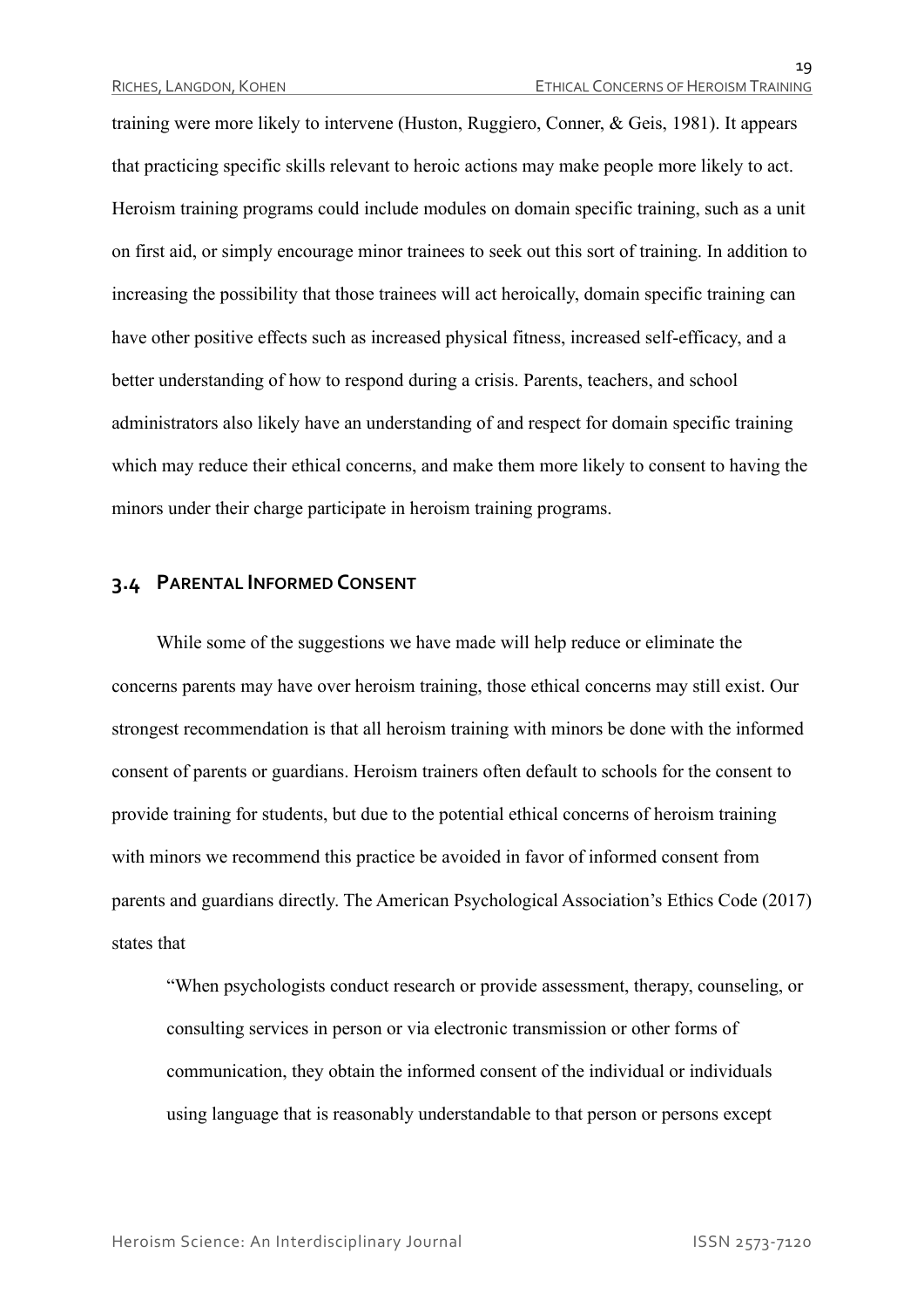when conducting such activities without consent is mandated by law or governmental regulation or as otherwise provided in this Ethics Code."

While heroism trainers may not be psychologists, it is likely that their training will be similar to what is referred to in the APA Ethics Code as consulting. Additionally, if trainers are evaluating their program and collecting data from participants, this constitutes research and would fall under the APA Ethics Code. These ethical standards were created to protect participants from harm as well as the trainers from potential legal problems, and as we discussed we do our work from the standpoint of benefiting others and avoiding harm. If we worry about the potential ethical concern that parents might not approve of heroism training, the only way to be reasonably sure they approve is by asking for their approval. Parents or guardians should be informed about

 $\degree$ (1) the purpose of the research (or training), expected duration, and procedures; (2) their right to decline to participate and to withdraw from the research once participation has begun; (3) the foreseeable consequences of declining or withdrawing; (4) reasonably foreseeable factors that may be expected to influence their willingness to participate such as potential risks, discomfort, or adverse effects; (5) any prospective research benefits; (6) limits of confidentiality; (7) incentives for participation; and (8) whom to contact for questions about the research and research participants' rights. They provide opportunity for the prospective participants to ask questions and receive answers (American Psychological Association, 2017)."

Usually in research and treatment parents or guardians are given all relevant information on a single sheet of paper which enables them to inform themselves about, and consent to, their child's participation. We also recommend minor participants above the age of 10 be asked for their assent, and provided with similar information written in a way that is understandable to them.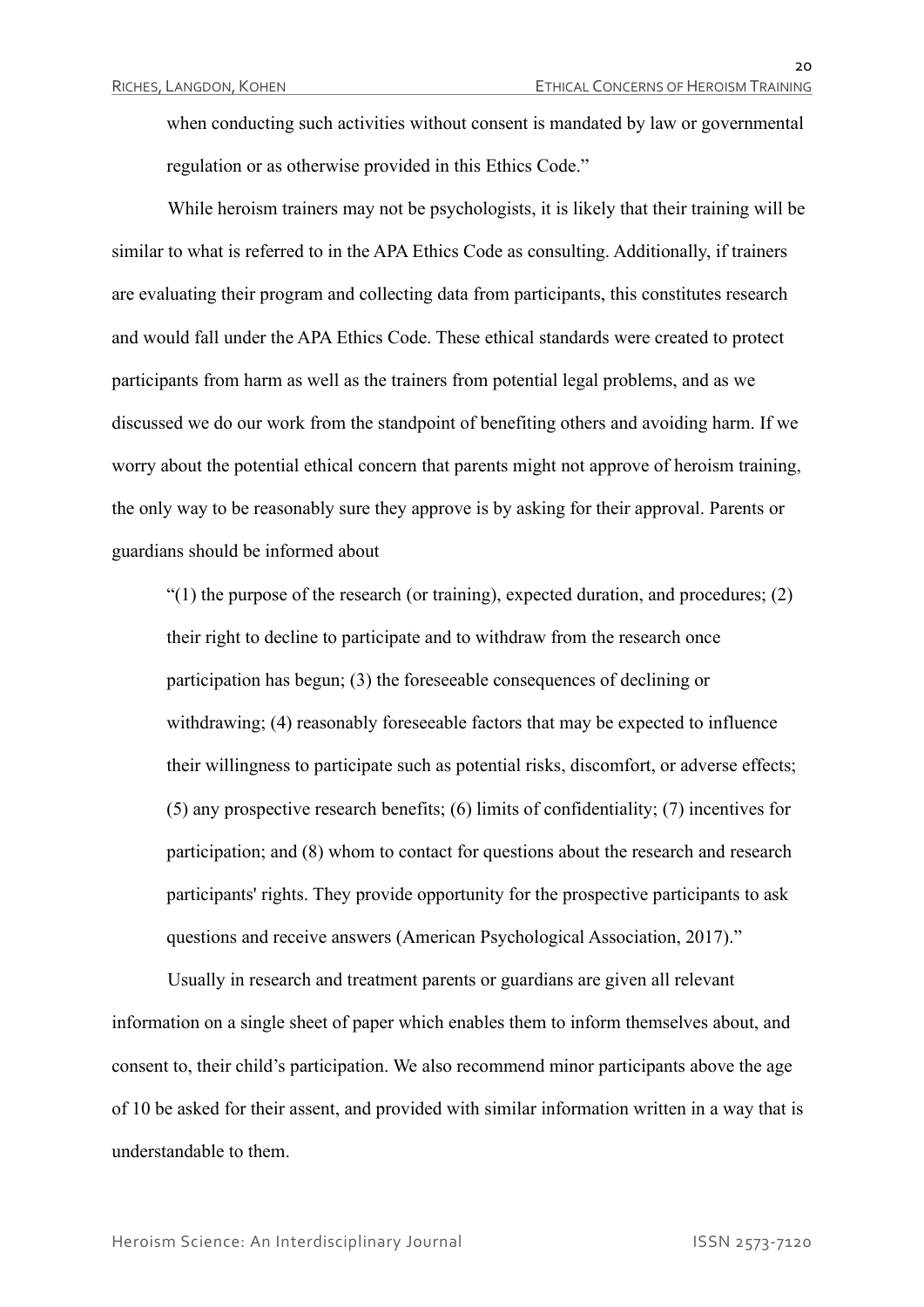While heroism trainers may find these procedures to gather informed consent require more time and effort, and they might feel frustrated, we respond with empathy and solidarity. We understand these procedures may take more time, planning, and discussions back and forth with stakeholders and that can make accessing populations for heroism training on short notice more difficult. We also understand that these procedures are important to protect minor participants from potential harm. We recommend these procedures be planned when discussing with a school or other organization to ensure timely delivery and return of consent forms, whether digital or physical. Schools often have parent emails, and may send consent forms as a link or PDF in a mass email. It is also possible to give physical forms to teachers in the rooms where the training will happen at least a week in advance, and request they work to get the forms returned. Additionally, it may be possible to send both digital and physical consent forms for wider responses. Once consent forms have been received, we encourage heroism trainers and organizations to develop a secure and organized storage system. We strongly recommend heroism trainers obtain informed consent from the parents or guardians of minor trainees. Allowing parents the opportunity to give informed consent will minimize many of the ethical concerns we have discussed, as well as benefit any program that is in the process of testing or evaluating the efficacy of their program.

#### **3.5 INVOLVING PARENTS AND STAKEHOLDERS**

Our final recommendation will help reduce parents' concerns, extend the effects of heroism training, and potentially improve the contexts around the young people we train. We recommend involving parents, school teachers, school administration, and communities in the development and delivery of heroism training. This could include offering parents, teachers, and community members heroism training lessons. Researchers have shown that when it comes to character education, training parents helps them to reinforce the material at home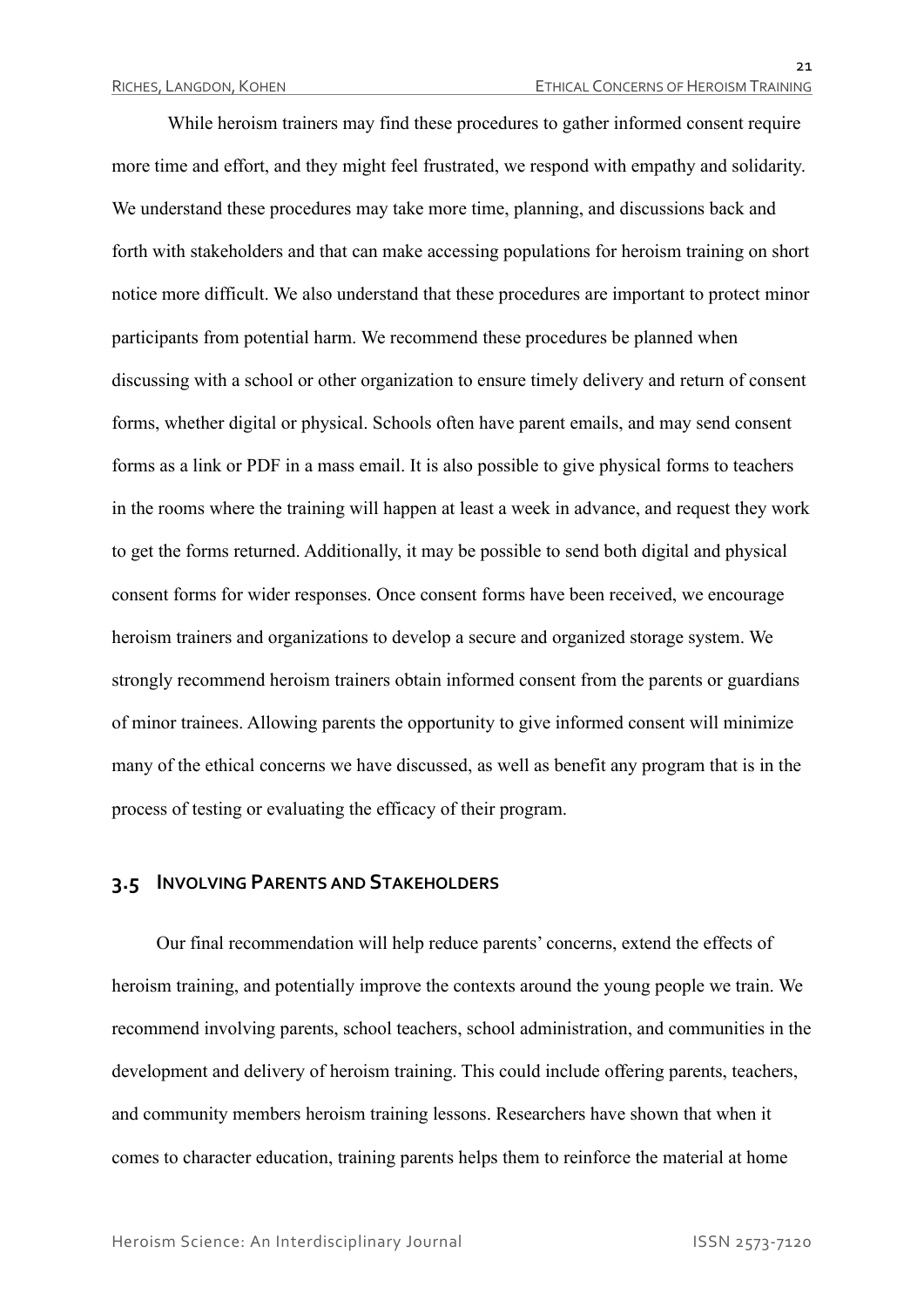(Berkowitz & Bier, 2005). That is why experts in the field of character education recommend doing parent specific training and providing family reading materials or resources through websites that parents can access (Berkowitz & Bier, 2005). Parents could also be trained to better communicate with their minor children about risk assessment. The more involved the parents, teachers, or community members are, the more reinforced and longer lasting the impact of the heroism training will be.

Working with parents, teachers, and community members could also include collaboration with these stakeholders by including them in the design and delivery of the program. Decades of evaluation research demonstrates that relevant stakeholders in young people's lives understand the local contexts, problems, risks, and protective factors better than we do as outside heroism trainers (Berkowitz & Bier, 2005; Bryson, Patton, & Bowman, 2011). Working with these stakeholders to tailor lessons, activities, and programming can improve relationships between heroism trainers and stakeholders, ensure we are using relevant examples, and help us see connections between our material and relevant situations in the schools and communities in which we conduct our trainings. Working with these stakeholders can also serve to decrease their ethical concerns, enable them to support the young people we train, and potentially lengthen the effects of heroism training.

## **4 CONCLUSIONS**

Heroism trainers want to create more prosocial people who are prepared to act heroically when the situation calls for heroism. We believe heroism trainers want to, and should, follow the principles of beneficence and non-maleficence; as such, they should be concerned about the potential ethical problems of training minors to act heroically. While there are potential risks to training minors to act heroically, we want to be clear that we are not recommending heroism trainers avoid working with minors. On the contrary, evidence suggests, and we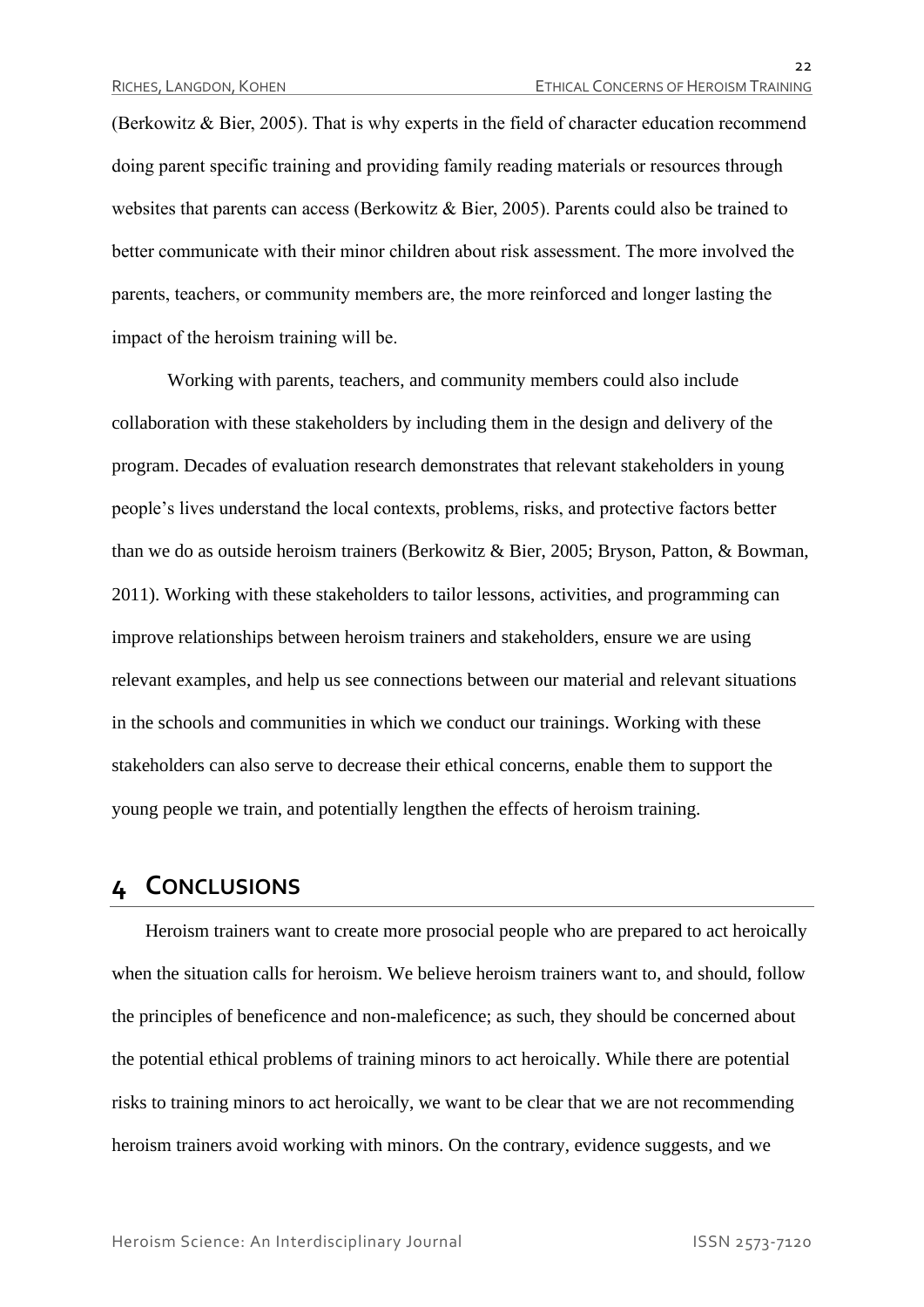believe, that heroism training can be beneficial to individuals, including minors, as well as contexts such as their schools and communities. Minors who have a heroic imagination may have the ability and self-efficacy to make positive change in the people and environments around them throughout their lives. However, because these ethical concerns exist we recommend heroism trainers carefully consider our recommended best practices to minimize these potential ethical problems.

One additional consideration for heroism trainers is the threat of litigation in response to accidents or injury resulting from attempted heroic action by participants. This is particularly concerning in the United States. Purchasing liability insurance is one way to prepare for this and it would be surprising to learn of any teacher in any field operating without such coverage. Avoiding specific suggestions of heroic action could reduce the blame in a court case, but in today's world, it appears good lawyers are more important than good arguments. As suggested elsewhere, it is important for heroism trainers to stress the importance of risk-assessment to students. It is also wise for the teachers themselves to assess the risk of specific lessons, stories, and suggestions before delivering them. It could be argued that this risk of a lawsuit makes heroism trainers heroes themselves, but we would argue that the risk of being sued is so entrenched in every public act that it barely stands out. Operating a retail store, a summer camp, or a non-profit is just as risky. Finally, we have focused our discussion and recommendations on the potential ethical concerns of heroism training with minors, but there may also be ethical concerns of heroism training with adults. We believe that gaining informed consent of participants and using a wide variety of heroic situations may help ameliorate ethical concerns of heroism training with adults, but also recommend further research on how to reduce the potential ethical concerns of training adults to act heroically.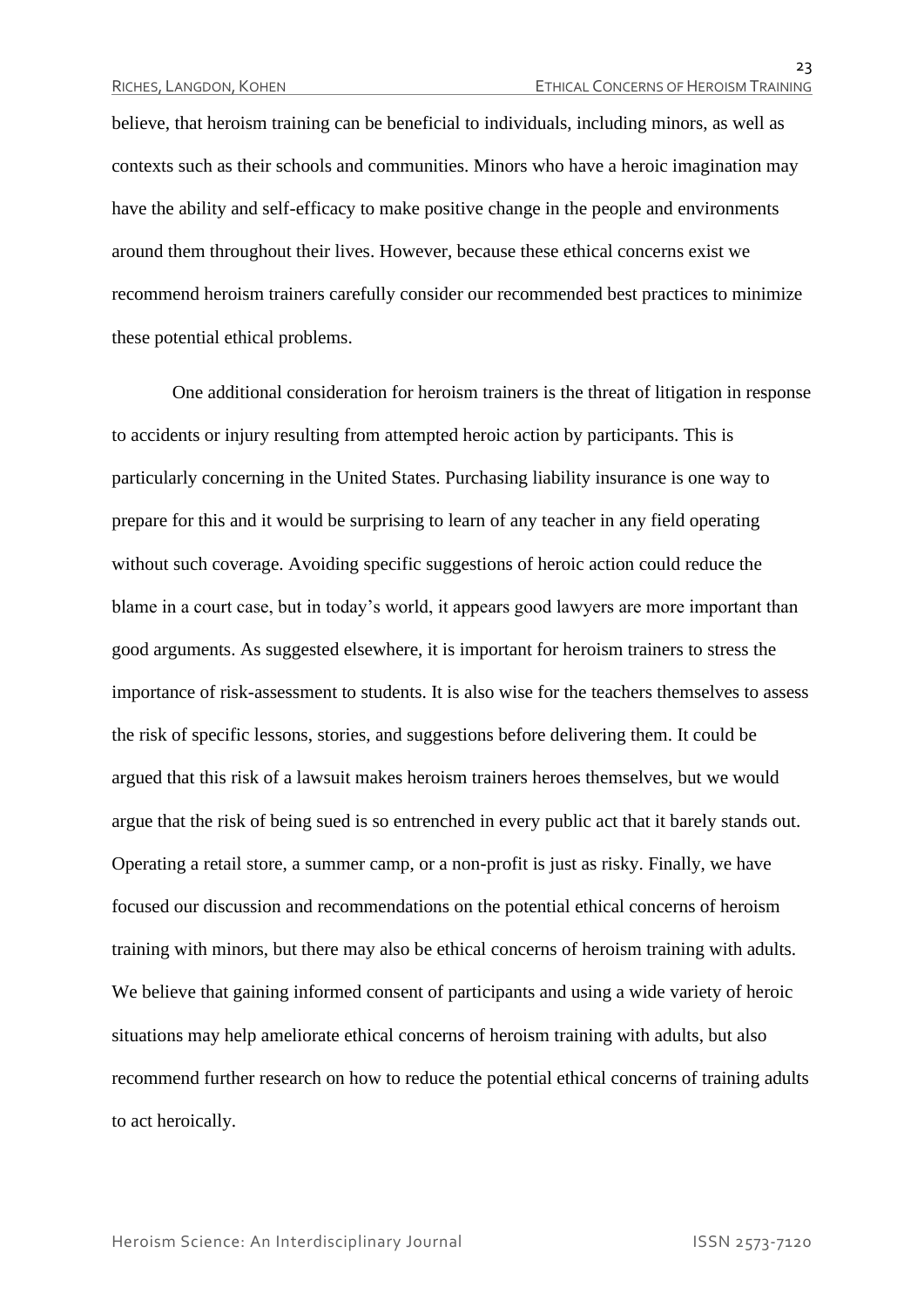$2<sub>4</sub>$ 

We strongly recommend gaining informed consent from the parents and guardians of minors. Additionally, using a variety of potentially heroic situations with a wide variety of actions in examples and role-plays, and incorporating activities to improve adolescents' risk assessment abilities will help minimize the risk of harm to young people. In the end it is the decision of heroism trainers and organizations to implement any of the practices we have recommended. We only hope this paper shines some light on a few potential ethical concerns of heroism training, and starts the conversation about what heroism scientists can do to minimize these potential ethical problems.

## **5 REFERENCES**

- Allison, S. T., & Goethals, G. R. (2011). *Heroes: What they do and why we need them*. Oxford University Press.
- American Psychological Association. (2017). Ethical Principles of Psychologists and Code of Conduct. Retrieved from https://www.apa.org/ethics/code

Baker, J. (July 26, 2019). Really disastrous: the fragility epidemic that could change Australia. *The Sydney Morning Herald*, Retrieved from https://www.smh.com.au/education/really-disastrous-the-fragility-epidemic-that-couldchange-australia-20190726-p52b3j.html

- Beggan, J. K., (2019). On the downside of heroism: Grey zone limitations on the value of social and physical risk heroism. *Heroism Science, 4*, 1-35.
- Berkowitz, M. W., & Bier, M. C. (2005). What works in character education: A researchdriven guide for educators. *Washington, DC: Character Education Partnership*.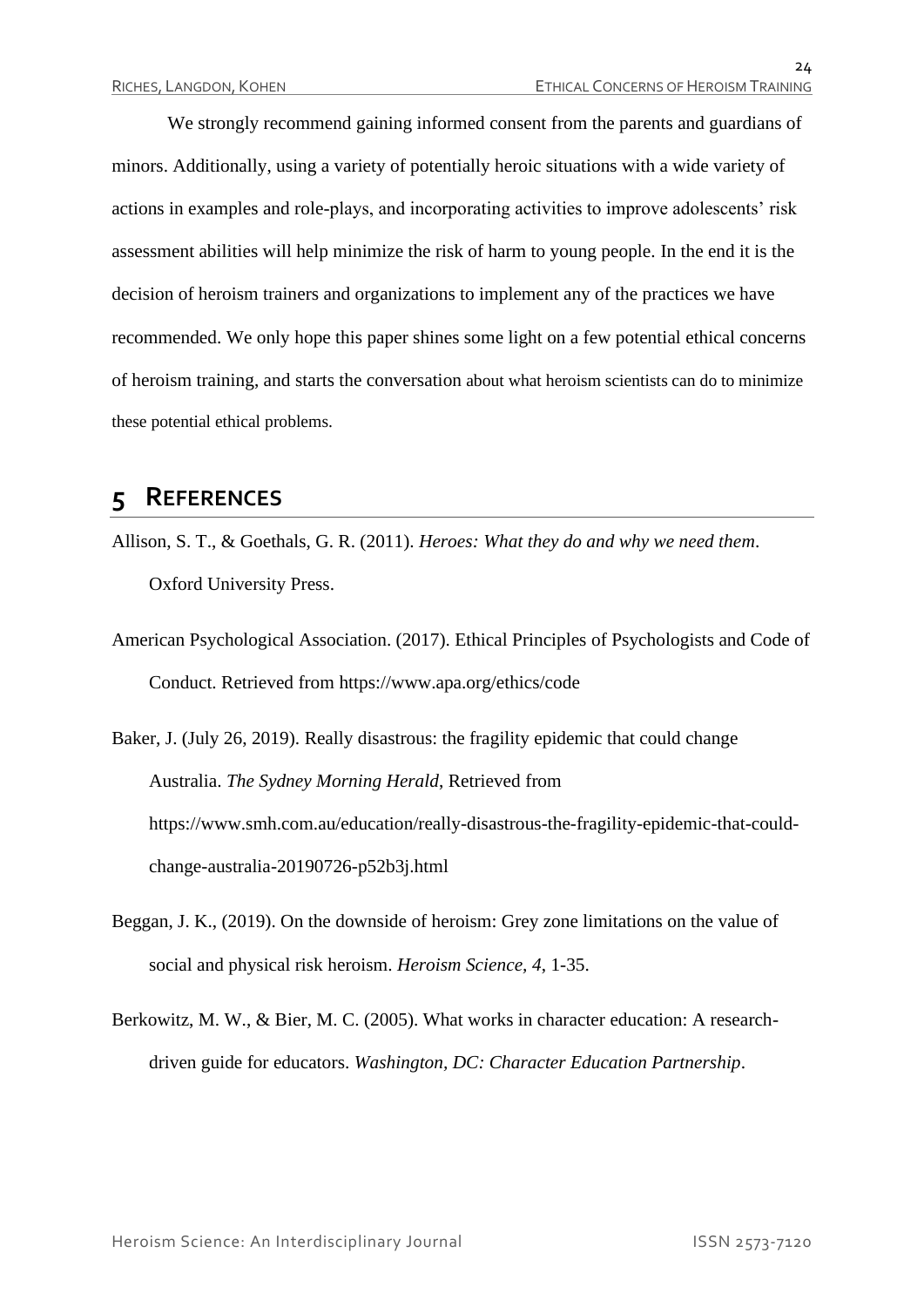- Bryson, J. M., Patton, M. Q., & Bowman, R. A. (2011). Working with evaluation stakeholders: A rationale, step-wise approach and toolkit. *Evaluation and program planning*, *34*(1), 1-12.
- Buckley, C. (2007, Jan 3). Man is rescued by stranger on subway tracks. *The New York Times*. Retrieved from https://www.nytimes.com/2007/01/03/nyregion/03life.html
- Compas, B. E. & Reeslund, K. L. (2009). Processes of risk and resilience during adolescence. *Handbook of adolescent psychology*, *1*.
- Diamond, A. & Lee, K. (2011). Interventions shown to aid executive function development in children 4 to 12 years old. *Science*, *333*(6045), 959-964.
- Duckworth, A. L., & Steinberg, L. (2015). Unpacking self-control. *Child development perspectives*, *9*, 32-37.
- Franco, Z. E., Allison, S. T., Kinsella, E. L., Kohen, A., Langdon, M. & Zimbardo, P. G. (2017). Heroism Research: A Review of Theories, Methods, Challenges, and Trends. *Journal of Humanistic Psychology, 58*, 382-396. DOI: 10.1177/0022167816681232
- Franco, Z. & Zimbardo, P. (2016). The psychology of heroism: Extraordinary champions of humanity in an unforgiving world. *The social psychology of good and evil*, 494-523.
- Greitemeyer, T., Fischer, P., Kastenmüller, A., & Frey, D. (2006). Civil Courage and Helping Behavior. *European Psychologist*, *11*, 90–98. doi:10.1027/1016-9040.11.2.90
- Heiner, E. K. (2018). Fostering Heroism in Fourth- and Fifth-Grade Students. *Journal of Humanistic Psychology*, 002216781775399. https://doi.org/10.1177/0022167817753997
- Heroic Imagination Project. (2017). Home page. Retrieved from <https://www.heroicimagination.org/>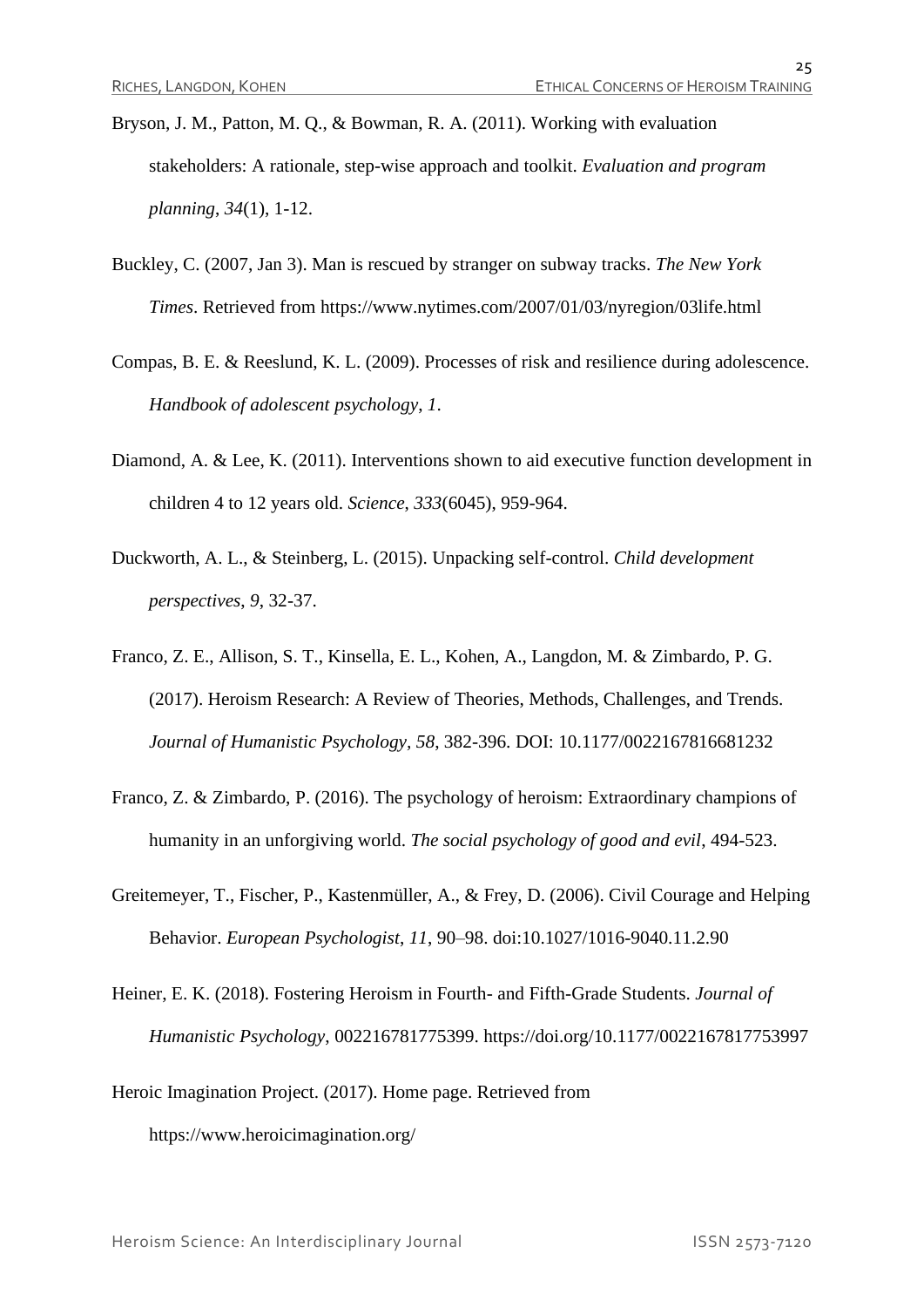Kohen, A. (2013). Untangling heroism: Classical philosophy and the concept of the hero. New

York: Routledge.

- Kohen, A., Langdon, M., and Riches, B. R. (2019). The Making of a Hero: Cultivating Empathy, Altruism, and Heroic Imagination. *Journal of Humanistic Psychology* (59.4).
- Kohen, A. and Sólo, A. (2019). Beyond the Campus: Heroism as a Case Study for Extending Researchers' Influence Through K-12 Lesson Plans. *Heroism Science: An Interdisciplinary Journal* (4.1).
- Kohen, A. and Steinacher, G. J. (2019). Introduction. In A. Kohen and G. J. Steinacher (Eds.), *Unlikely Heroes: The Place of Holocaust Rescuers in Research and Teaching*. Lincoln, NE: University of Nebraska Press.
- Meadow, R. (1982). Munchausen syndrome by proxy. *Archives of disease in childhood*, *57*, 92-98.
- Mehler-Wex, C., & Kölch, M. (2008). Depression in children and adolescents. *Deutsches Ärzteblatt International*, *105*, 149.
- Nelson, C. A. (2003). Neural development and lifelong plasticity. In R. M. Lerner, F. Jacobs &
	- D. Wertlieb (Eds.), *Handbook of applied developmental science (Vol. 1)*. Thousand Oaks, CA: Sage.
- Oettingen, G. & Gollwitzer, P. M. (Eds.). (2015). *Self-regulation in Adolescence*. Cambridge University Press.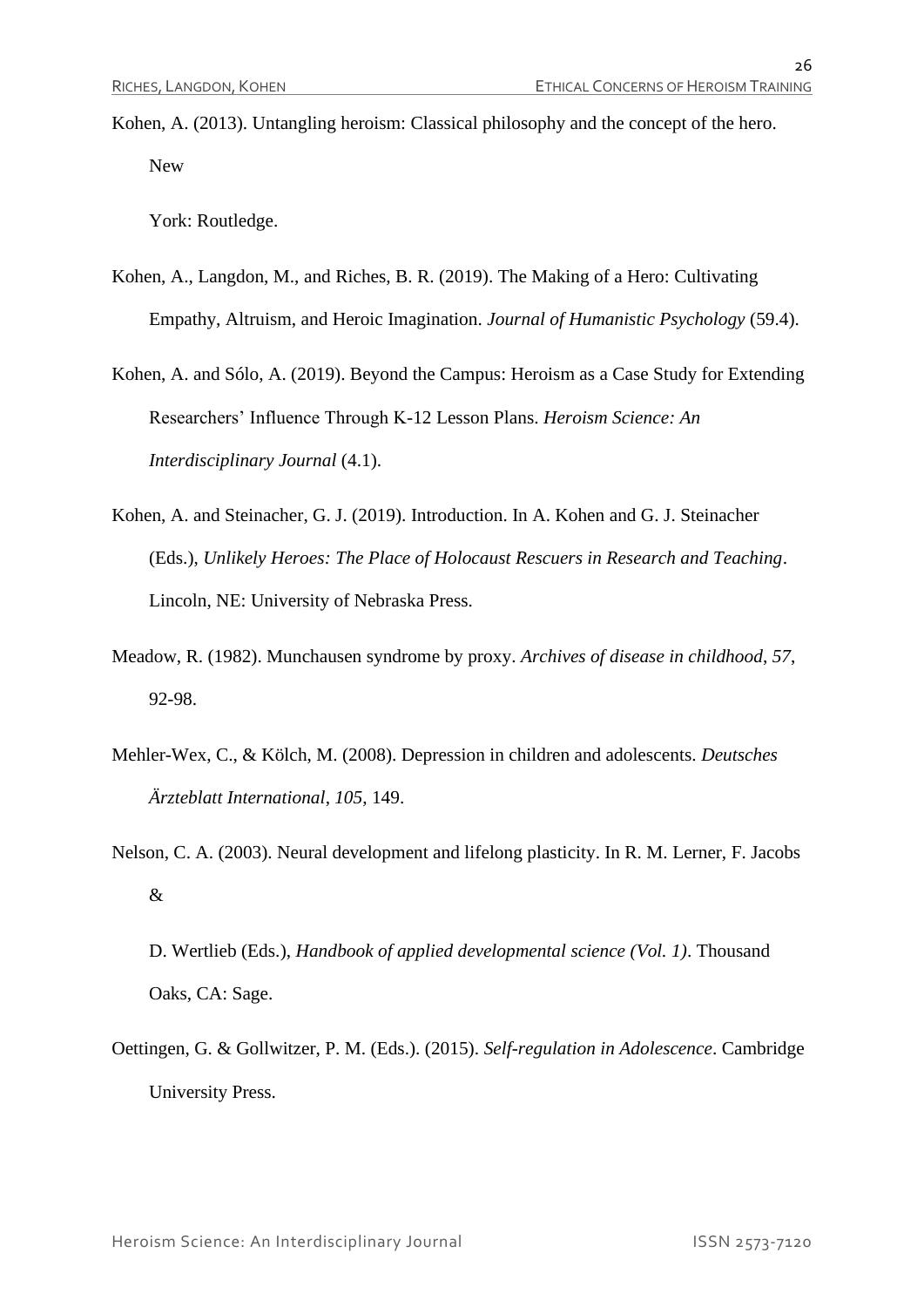- Oppmann, P. (2011, November 24). Wannabe superhero won't face charges. *CNN*. Retrieved from https://www.cnn.com/2011/11/23/justice/washington-superherowannabe/index.html
- PeaceWomen. (2011, October 17). International: Former Lincoln Cop Discusses Movie 'Whistleblower' Of Her Work With UN. Retrieved from [https://www.peacewomen.org/content/international-former-lincoln-cop-discusses](https://www.peacewomen.org/content/international-former-lincoln-cop-discusses-movie-whistleblower-her-work-un)[movie-whistleblower-her-work-un](https://www.peacewomen.org/content/international-former-lincoln-cop-discusses-movie-whistleblower-her-work-un)
- Reed, C. M. (2017, July 27). The superhero foundry teaches you how to save the day. *Las Vegas Weekly*. Retrieved from https://lasvegasweekly.com/intersection/2017/jul/27/the-superhero-foundry-teaches-youto-save-the-day/#/0
- Resnick, M. D., Bearman, P. S., Blum, R. W., Bauman, K. E., Harris, K. M., Jones, J. V., Tabor, J., Beuhring, T. B., Sieving, R. E., Shew, M. L., Ireland, M. T., Bearinger, L. H., & Udry, J. R. (1997). Protecting adolescents from harm: findings from the National Longitudinal Study on Adolescent Health. Jama, 278, 823-832.
- Smith, A. R., Chein, J. & Steinberg, L. (2013). Impact of socio-emotional context, brain development, and pubertal maturation on adolescent risk-taking. *Hormones and behavior*, *64*(2), 323-332.
- Steinberg, L. (2012). Should the science of adolescent brain development inform public policy? Issues in Science and Technology, Spring, 67–78.
- Steinberg, L. (2015). The neural underpinnings of adolescent risk-taking: The roles of reward-seeking, impulse control, and peers. *Self-regulation in Adolescence*, 173-192.